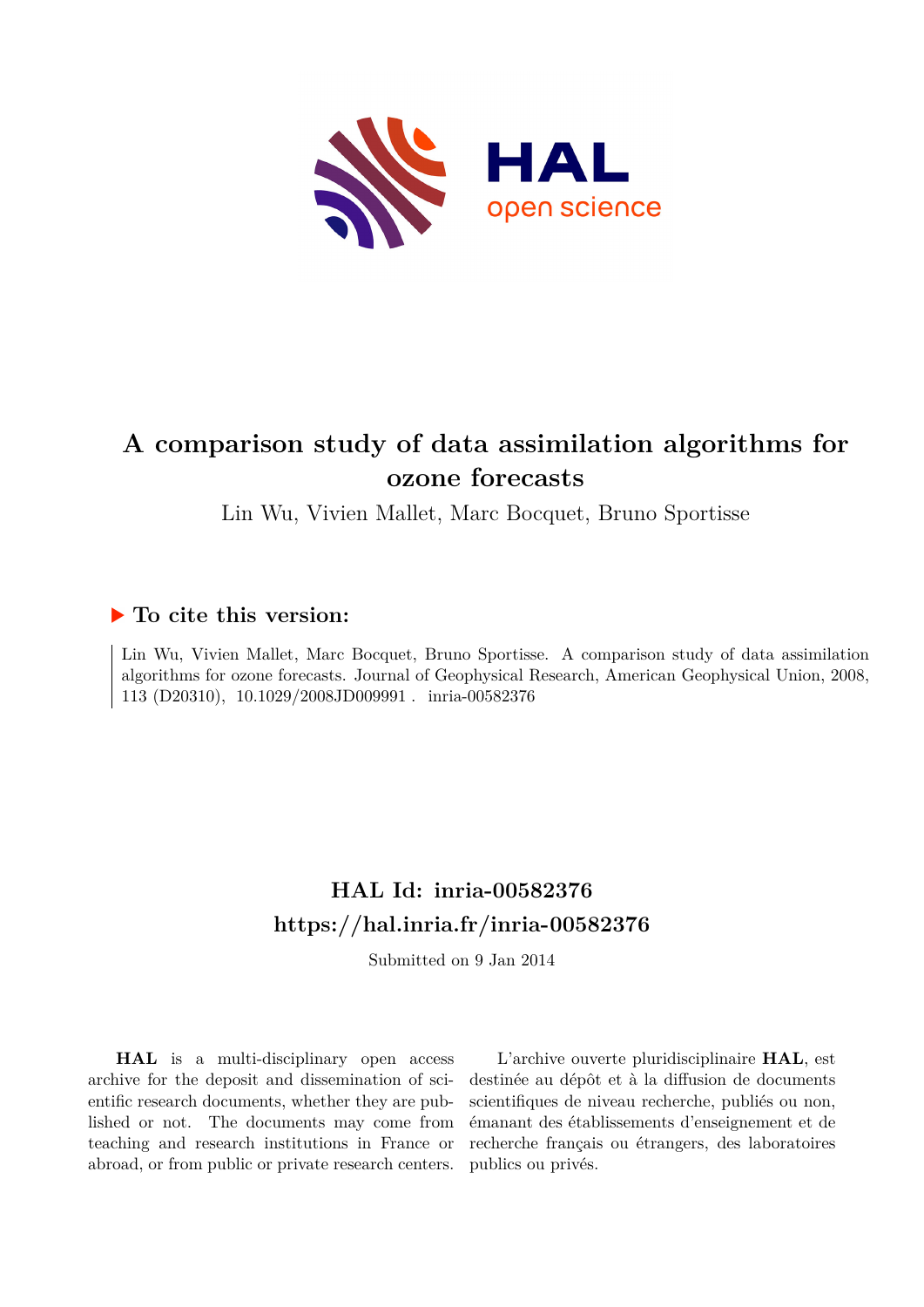

# A comparison study of data assimilation algorithms for ozone forecasts

Lin Wu,<sup>1,2</sup> V. Mallet,<sup>1,2</sup> M. Bocquet,<sup>1,2</sup> and B. Sportisse<sup>1,2</sup>

Received 19 February 2008; revised 4 July 2008; accepted 27 August 2008; published 23 October 2008.

[1] The objective of this paper is to evaluate the performances of different data assimilation schemes with the aim of designing suitable assimilation algorithms for shortrange ozone forecasts in realistic applications. The underlying atmospheric chemistrytransport models are stiff but stable systems with high uncertainties (e.g., over 20% for ozone daily peaks (Hanna et al., 1998; Mallet and Sportisse, 2006b), and much more for other pollutants like aerosols). Therefore the main difficulty of the ozone data assimilation problem is how to account for the strong model uncertainties. In this paper, the model uncertainties are either parameterized with homogeneous error correlations of the model state or estimated by perturbing some sources of the uncertainties, for example, the model uncertain parameters. Four assimilation methods have been considered, namely, optimal interpolation, reduced-rank square root Kalman filter, ensemble Kalman filter, and four-dimensional variational assimilation. These assimilation algorithms are compared under the same experimental settings. It is found that the assimilations significantly improve the 1-day ozone forecasts. The comparison results reveal the limitations and the potentials of each assimilation algorithm. In our four-dimensional variational method, the low dependency of model simulations on initial conditions leads to moderate performances. In our sequential methods, the optimal interpolation algorithm has the best performance during assimilation periods. Our ensemble Kalman filter algorithm perturbs the uncertain parameters to approximate model uncertainties and has better forecasts than the optimal interpolation algorithm during prediction periods. This could partially be explained by the low dependency on the uncertainties in initial conditions. The sensitivity analysis on the algorithmic parameters is also conducted for the design of suitable assimilation algorithms for ozone forecasts.

Citation: Wu, L., V. Mallet, M. Bocquet, and B. Sportisse (2008), A comparison study of data assimilation algorithms for ozone forecasts, J. Geophys. Res., 113, D20310, doi:10.1029/2008JD009991.

# 1. Introduction

[2] A typical Eulerian atmospheric chemistry-transport model (CTM) computes the concentrations  $c$  of a set of chemical species by solving the system of advectiondiffusion-reaction equations,

$$
\frac{\partial c_i}{\partial t} = -\text{div}(\mathbf{V}c_i) + \text{div}\left(\rho \mathbf{D} \nabla \frac{c_i}{\rho}\right) + \chi_i(c, t) + E_i, \quad \forall i,
$$
 (1)

where  $c_i$  is the concentration of the *i*th species, **V** is the wind velocity,  $\rho$  is the air density, **D** is the turbulent diffusion matrix,  $\chi_i(c, t)$  stands for the species production and loss due to the chemical reactions, and  $E_i$  stands for the elevated emissions. At ground the boundary condition is given by

$$
-\rho \mathbf{D} \nabla \frac{c_i}{\rho} \cdot \mathbf{n} = S_i - v_i^{\text{dep}} c_i,
$$
\n(2)

where **n** is the upward unitary vector,  $S_i$  stands for the surface emissions and  $v_i^{\text{dep}}$  is the dry deposition velocity.

[3] In the numerical model (the CTM), the dimension of the discretized system is usually  $10^{6} - 10^{7}$ . The model computes ozone hourly concentrations over Europe (for instance) given the initial conditions and the input data (also designated herein as parameters).

[4] Data assimilation can be considered as the determination of the initial conditions or of model uncertain parameters by coupling the heterogeneous available information, for example, model simulations, observations, and statistics for errors. Data assimilation methods are roughly catalogued into variational and sequential ones [Le Dimet and Talagrand, 1986; Evensen, 1994]. The objective of the former can be defined as state estimation by minimizing the quadratic discrepancy between model simulation and a block of observations, usually combined with a priori background knowledge. This can be formalized and solved efficiently with the optimal control theory. The sequential methods make use of observations as soon as they are available. Since this is a filtering process, filter theory (linear or nonlinear) applies.

<sup>&</sup>lt;sup>1</sup>Paris-Rocquencourt Research Center, INRIA, Le Chesnay, France. <sup>2</sup>CEREA, ENPC-EDF R&D, Université Paris-Est, Marne la Vallée, France.

Copyright 2008 by the American Geophysical Union. 0148-0227/08/2008JD009991\$09.00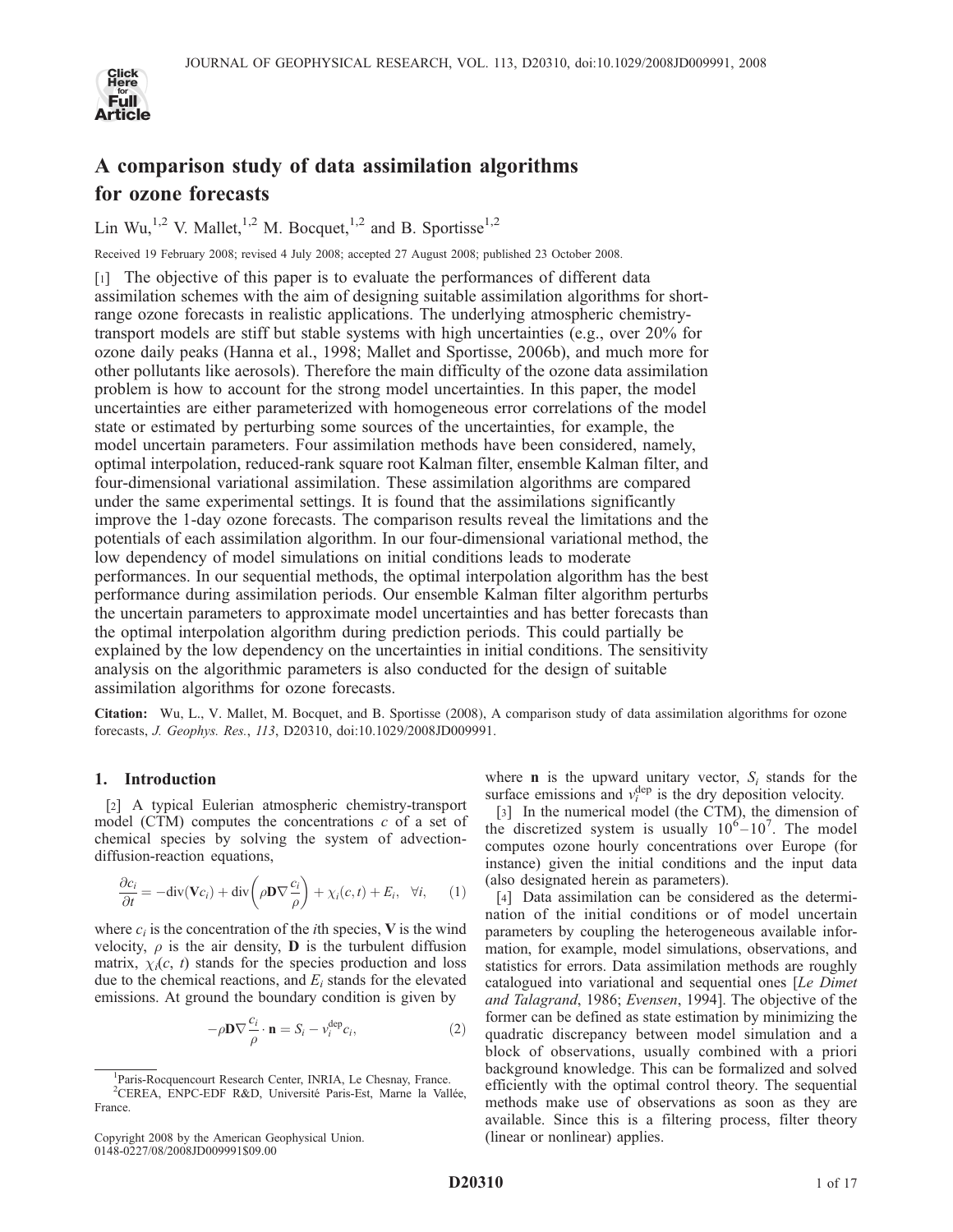[5] Both methods have found their applications for CTMs. The pioneering work dates back to Fisher and Lary [1995]. On the variational side, *Elbern and Schmidt* [2001] use a comprehensive model rather than an academical model in order to assimilate real observations with assessment of ozone forecast. Chai et al. [2007] follow with assimilation of new types of observations, and several practical issues, for example, background error modeling, are investigated with details. Very few work deals with the assimilation of initial conditions jointly with uncertain parameters [Elbern et al., 2007]. By contrast, Segers [2002] conducts in-depth studies on the applications of efficient filtering methods, in which emissions, photolysis rates and deposition are considered to be uncertain. The model state as well as uncertain parameters are estimated. Constantinescu et al. [2007b] report the filtering results obtained with perturbations on emissions and on boundary conditions, and with distance constraints on the spatial correlations.

[6] All these efforts are part of the recent diffusion of data assimilation expertise from numerical weather prediction (NWP) to air quality community. For a review see Carmichael et al. [2008]. The CTMs are stiff but stable systems with high uncertainties [Hanna et al., 1998]; the perturbations on initial conditions tend to be smoothed out rather than amplified. Therefore the conclusions from meteorological experiences [Lorenc, 2003; Kalnay et al., 2007] cannot be applied directly.

[7] The objective of this paper is to evaluate different assimilation algorithms for ozone forecasts in the same experimental settings. Hopefully this could serve as a base point for the design of assimilation algorithms suitable for ozone forecasts in realistic applications. Four algorithms, namely optimal interpolation (OI), ensemble Kalman filter (EnKF), reduced-rank square root Kalman filter (RRSQRT) and four-dimensional variational assimilation (4DVar) were implemented.

[8] We note that this comparison study has its limitations in that: (1) Only model state is adjusted and uncertain model parameters remain unchanged. (2) The treatment of uncertainties are different. OI parameterizes aggregate uncertainties using the homogeneous Balgovind correlation function. In 4DVar the uncertainties are taken into account, in a way similar to OI (Balgovind correlation), but only at the initial date of the assimilation period. The underlying model is assumed to be perfect, that is, we consider a strongly constrained 4DVar. By contrast, EnKF and RRSQRT represent model uncertainties with ensemble generated by Monte Carlo samplings of uncertain parameters. The reasons for the first limitation are that (1) the adjoint model with respect to model parameters is not available, and (2) correlations between the model state and parameters are unknown. Clearly this should be a research task in near future. The second limitation stems from the unsettled formulation of model error. A novelty of our EnKF and RRSQRT implementation is the perturbation method, originally employed in uncertainty studies for air quality models [Hanna et al., 2001].

[9] The paper is organized as follows. Section 2 documents the assimilation algorithms and their implementations. The experiment setup concerning the model and

observations is detailed in section 3. We report the comparison results in section 4. Therein sensitivity studies with respect to the assimilation algorithm settings are also conducted. Conclusions and discussions can be found in section 5.

## 2. Assimilation Algorithms

[10] We rewrite the CTM dynamical differential equation in discrete form from time  $t_{k-1}$  to  $t_k$ ,

$$
\mathbf{x}^{t}(t_{k}) = M_{k-1}(\mathbf{x}^{t}(t_{k-1})) + e^{f}(t_{k-1}),
$$
\n(3)

where  $\mathbf{x}^t$  denotes the true state vector of dimension n,  $M_{k-1}$ corresponds to the (nonlinear) dynamical operator from  $k -$ 1 to  $\vec{k}$ , and  $\vec{e}$  is the model error vector assumed to have a normal distribution with zero mean and covariance matrix Q. In this study, the state is chosen to be the vector of concentrations for the concerned species. For simplicity we drop  $t_k$  to subindex  $k$ , e.g.,  $\mathbf{x}_k^t$  for  $\mathbf{x}^t(t_k)$  and  $\mathbf{Q}_{k-1}$  for  $\mathbf{Q}(t_{k-1})$ . At each time  $t_k$ , one observes,

$$
\mathbf{y}_k = H_k(\mathbf{x}_k^t) + \epsilon_k^o,\tag{4}
$$

where  $\epsilon_k^o$  is the observation error vector assumed to have a normal distribution with zero mean and covariance matrix **R**, and  $H_k$  is the (possibly nonlinear) operator that maps the state to the observation space at time  $t_k$ . The vector  $y_k$  is of size p, and usually  $p \ll n$ . The error vectors  $\epsilon_{k-1}^f$  and  $\epsilon_k^o$  are supposed to be independent.

[11] Let  $\mathbf{x}^b$  be the a priori state estimation (background) with error  $\epsilon^b = \mathbf{x}^b - \mathbf{x}^t$  of zero mean and covariance matrix **B**, and let  $\mathbf{x}^a$  be the posterior state estimation (*analysis*) with error  $\epsilon^a = \mathbf{x}^a - \mathbf{x}^t$  of covariance matrix **A**. The data assimilation problem is to determine the optimal analysis  $\mathbf{x}^a$  and its statistics A given background  $\mathbf{x}^b$ , observation y, and the statistical information in error covariance items R and B.

#### 2.1. Optimal Interpolation

[12] Optimal interpolation [Daley, 1991] searches for an optimal linear combination between background and innovation by minimizing the state-estimation variance. The innovation  $d$  is the difference between the observation vector and the state vector, i.e.,  $d = y - H(x^b)$ . Under linearity assumption of the observation operator close to the background, i.e.,  $H(\mathbf{x}) - H(\mathbf{x}^b) = \mathbf{H}(\mathbf{x} - \mathbf{x}^b)$  where **H** is the linearized operator, the estimation formulae are given according to best linear unbiased estimator theory as follows:

$$
\mathbf{x}^a = \mathbf{x}^b + \mathbf{K}(\mathbf{y} - H(\mathbf{x}^b)),\tag{5}
$$

$$
\mathbf{K} = \mathbf{B} \mathbf{H}^T \left( \mathbf{H} \mathbf{B} \mathbf{H}^T + \mathbf{R} \right)^{-1} . \tag{6}
$$

[13] In practice, setting the background error covariance remains problematic. In this study B is either diagonal or in Balgovind form. In the latter case, the error covariance between two points is given by

$$
f(d) = \left(1 + \frac{d}{L}\right)e^{-\frac{d}{L}}v,\tag{7}
$$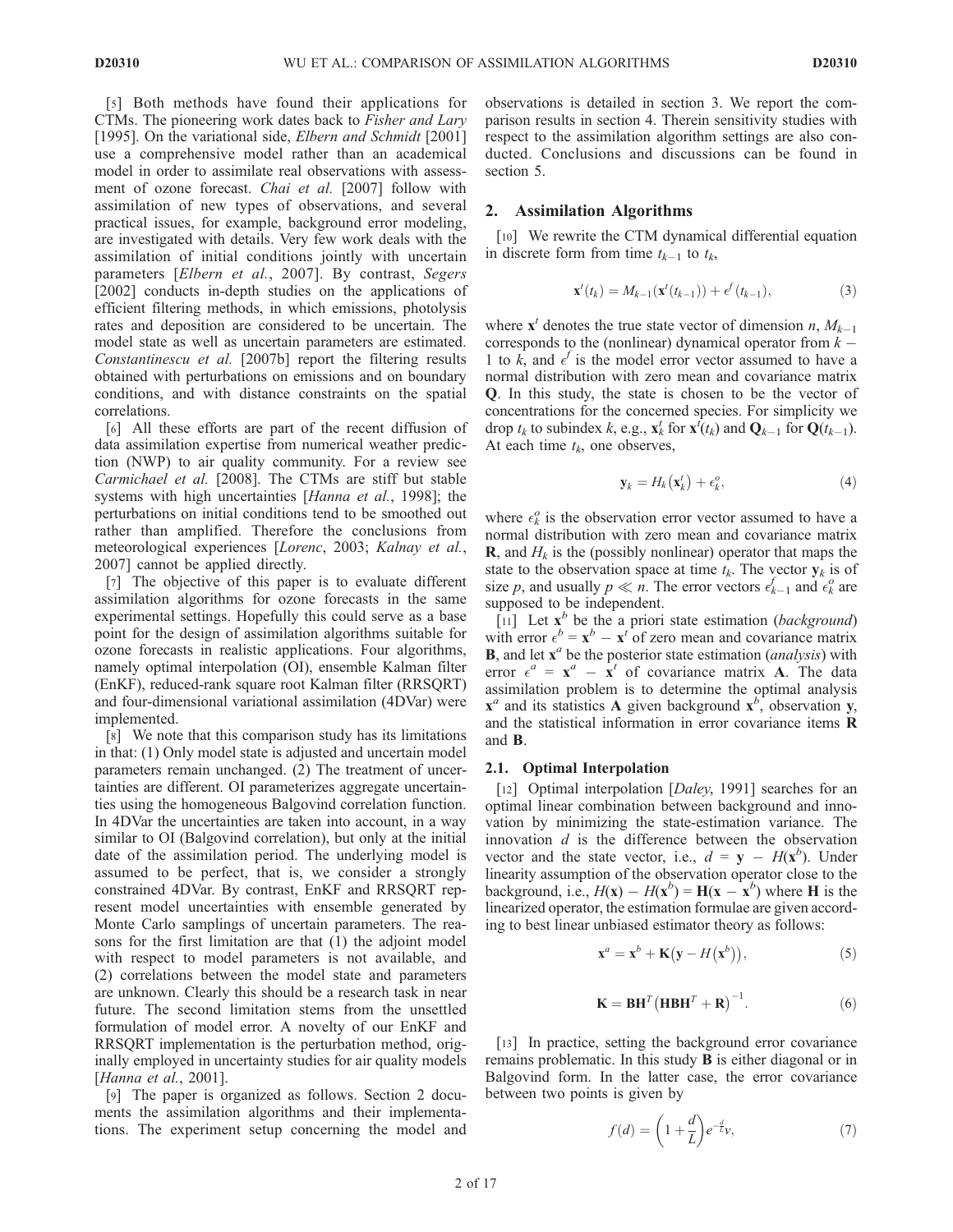where  $L$  is a characteristic length,  $d$  is the distance between the two points, and  $v$  is the a priori variance [Balgovind et al., 1983].

## 2.2. Ensemble Kalman Filter

[14] Ensemble Kalman filter [*Evensen*, 1994, 2003] differs from optimal interpolation in that the error covariance matrix is time-dependent. The assimilation process follows the cycling of two steps of forecast and analysis. At forecast step, the model is applied to the *r*-member ensemble  $\{x_{k-1}^{a,(i)}\}$ ,  $i = 1, ..., r$ , and produces the forecast  $\{x_k^{f,(i)}, i = 1, ..., r\}$ . The forecast error covariance matrix  $P^f$  can be approximated by the ensemble statistics. Whenever observations are available, the cycling enters into analysis step, and each ensemble member  $\mathbf{x}_{k}^{f(\hat{i})}$  is updated to  $\mathbf{x}_{k}^{a}(i)$  according to the OI formula  $(5)$ - $(6)$ , with background error covariance matrix **B** replaced by forecast error covariance matrix  $P'$ . Although not necessary in the algorithm, the analysis error covariance matrix  $P^a$  can then be approximated with the analyzed-ensemble statistics.

[15] We summarize the algorithm as follows.

[16] 1. First we perform initialization. Given the probability density function (PDF) of the initial concentrations, an ensemble of initial conditions is generated. In our experiments, except for the cycling context in section 4.4 where initial ensemble members are ensemble forecasts from the previous cycle, we skip this step: all members in the ensemble start with the same initial condition. The first integration steps are therefore a spin-up period during which the ensemble spread is essentially increasing as a result of the perturbations on uncertain parameters.

[17] 2. Next is the forecast step,

$$
\mathbf{x}_{k}^{f,(i)} = M_{k-1} \left( \mathbf{x}_{k-1}^{a,(i)} \right) + \epsilon_{k-1}^{f,(i)}, \tag{8}
$$

$$
\mathbf{P}_k^f = \frac{1}{r-1} \sum_{i=1}^r \left( \mathbf{x}_k^{f,(i)} - \bar{\mathbf{x}}_k^f \right) \left( \mathbf{x}_k^{f,(i)} - \bar{\mathbf{x}}_k^f \right)^T, \tag{9}
$$

where  $\bar{\mathbf{x}}_k^f$  is the mean of the forecast ensemble:  $\bar{\mathbf{x}}_k^f = \frac{1}{r} \sum_{i=1}^r$  $\mathbf{x}_{k}^{f,(i)}$ .

[18] 3. An analysis formula is applied,

$$
\mathbf{x}_{k}^{a,(i)} = \mathbf{x}_{k}^{f,(i)} + \mathbf{K}_{k} \left( \mathbf{y}_{k}^{(i)} - H_{k} \left( \mathbf{x}_{k}^{f,(i)} \right) \right), \tag{10}
$$

$$
\mathbf{P}_k^a = \frac{1}{r-1} \sum_{i=1}^r \left( \mathbf{x}_k^{a,(i)} - \bar{\mathbf{x}}_k^a \right) \left( \mathbf{x}_k^{a,(i)} - \bar{\mathbf{x}}_k^a \right)^T, \tag{11}
$$

where  $\bar{\mathbf{x}}_k^a$  is the mean of analysis ensemble  $\{\mathbf{x}_k^{a,(i)}, i = 1, \dots, r\},\$  $\mathbf{y}_k^{(i)}$  is the observation vector, and the Kalman gain is approximated by

$$
\mathbf{K}_k = \mathbf{P}_k^f \mathbf{H}_k^T \left( \mathbf{H}_k \mathbf{P}_k^f \mathbf{H}_k^T + \mathbf{R}_k \right)^{-1} . \tag{12}
$$

[19] The ensemble initialization and the determination of the model error  $e_{k-1}^{f,(i)}$  are entangled problems. In our implementation, we take identical initial samples, and the model error is approximated by perturbing model input data and model parameters,

$$
\epsilon_{k-1}^{f,(i)} \simeq M_{k-1}\left(\mathbf{x}_{k-1}^{a,(i)}, \mathbf{w}^{(i)}\mathbf{d}\right) - M_{k-1}\left(\mathbf{x}_{k-1}^{a,(i)}, \mathbf{d}\right),\tag{13}
$$

where **d** is the vector of parameters to be perturbed, and for *i*th sample,  $w^{(i)}$  is the diagonal matrix whose diagonal elements are perturbation coefficients (see section 2.5). Let  $\mathbf{e}_k^{f,(i)}$  be  $\mathbf{x}_k^{f,(i)} - \bar{\mathbf{x}}_k^f$ , one (approximate) direction of the forecast error, and let  $\mathbf{E}_k^f$  be the matrix  $[\mathbf{e}_k^{f,(1)}\mathbf{e}_k^{f,(2)} \dots \mathbf{e}_k^{f,(r)}]$ . By formula (9), we have

$$
\mathbf{P}_k^f = \frac{1}{r-1} \mathbf{E} \mathbf{E}^T.
$$
 (14)

In this way, the error covariance matrix is approximated by ensemble statistics.

[20] In the original EnKF algorithm, the observation vector  $y_k^{(i)}$  is perturbed for consistent analysis statistics [Burgers et al., 1998]. In this paper, we present only the assimilation results without observation perturbations, since the variances of observation errors are in general much smaller than those of model errors. However, in our implementation, the observation perturbation is an option, and preliminary tests showed that, at least for the reference setting in section 3, there are improvements in forecast performance with this option on.

# 2.3. Reduced-Rank Square Root Kalman Filter

[21] Reduced-rank square root Kalman filter [Heemink et al., 2001] uses a low-rank representation  $\mathbf{LL}^T$  of error covariances matrix **P**.  $\mathbf{L} = [\mathbf{l}^1, \dots, \mathbf{l}^q]$  is the mode matrix whose columns (modes) are the dominant directions of the forecast error. The evolution of a mode can be approximated by the differences of the forecasts based on the mean (analyzed) state and its perturbation by this mode, that is,

$$
\mathbf{I}_{k}^{f,(i)} = M_{k-1} \left( \mathbf{x}_{k-1}^{a} + \mathbf{I}_{k-1}^{a,(i)} \right) - M_{k-1} \left( \mathbf{x}_{k-1}^{a} \right), \tag{15}
$$

where  $\mathbf{x}_{k-1}^a$  is given by

$$
\mathbf{x}_{k-1}^a = \mathbf{x}_{k-1}^f + \mathbf{K}_{k-1} \left( \mathbf{y}_{k-1} - H_{k-1} \left( \mathbf{x}_{k-1}^f \right) \right). \tag{16}
$$

[22] The forecast  $\mathbf{x}_{k-1}^f$  is calculated from previous analyzed state by

$$
\mathbf{x}_{k-1}^f = M_{k-2}(\mathbf{x}_{k-2}^a). \tag{17}
$$

[23] Assuming that at time  $t_{k-1}$  the error covariance  $\mathbf{P}_{k-1}^{\bar{a}}$  has the square root form  $\mathbf{L}_{k-1}^{\bar{a}}$   $\mathbf{L}_{k-1}^{a,T}$ , the propagation of  $P_{k-1}^a$  is tractable. The forecast error covariance matrix at time  $t_k$  is calculated by

$$
\mathbf{P}_{k}^{f} = \mathbf{M}_{k-1} \mathbf{P}_{k-1}^{a} \mathbf{M}_{k-1}^{T} + \mathbf{Q}_{k-1} \n= \begin{bmatrix} \mathbf{M}_{k-1} \mathbf{L}_{k-1}^{a} & \mathbf{Q}_{k-1}^{1} \end{bmatrix} \begin{bmatrix} \mathbf{M}_{k-1} \mathbf{L}_{k-1}^{a} & \mathbf{Q}_{k-1}^{1} \end{bmatrix}^{T},
$$
\n(18)

where  $M_{k-1}$  is the tangent linear model, that is the Jacobian matrix of  $M_{k-1}$ ,  $\mathbf{Q}_{k-1}^{\frac{1}{2}}$  $\frac{1}{2}$  is the square root of model error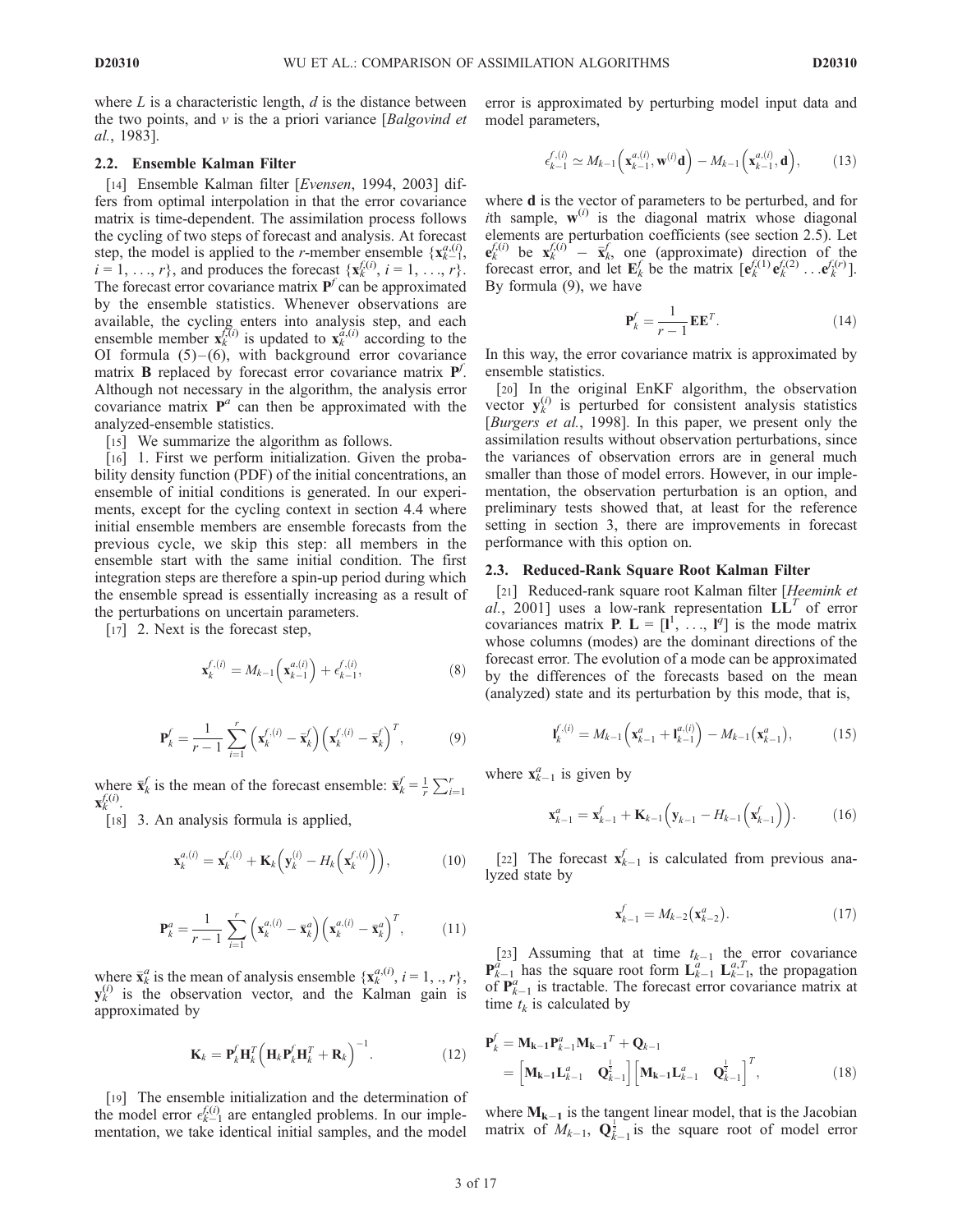covariance matrix. Considering square root form  $\mathbf{L}_k^f \mathbf{L}_k^{f,T}$  for  $\mathbf{P}_k^f$ , we have the forecast formula for mode matrix  $\mathbf{L}^f$ ,

$$
\tilde{\mathbf{L}}_k^f = \begin{bmatrix} \mathbf{M}_{k-1} \mathbf{L}_{k-1}^a & \mathbf{Q}_{k-1}^{\frac{1}{2}} \end{bmatrix}, \quad \mathbf{L}_k^f = \Pi_k^f \tilde{\mathbf{L}}_k^f, \tag{19}
$$

where  $\Pi_k^f$  projects  $\tilde{\mathbf{L}}_k^f$  onto the q leading eigenvectors of  $\tilde{\mathbf{L}}_k^f$  $\tilde{L}_{k}^{LT}$  using the singular value decomposition. Recall that analysis error covariance matrix  $P^a$  can be calculated by  $(\mathbf{I} - \mathbf{K} \mathbf{H})\mathbf{P}^f$   $(\mathbf{I} - \mathbf{K} \mathbf{H})^T$  +  $\mathbf{K} \mathbf{R} \mathbf{K}^T$  for arbitrary gain  $\mathbf{K}$ , then rewriting it in square root form we obtain the analysis formula for mode matrix  $L^a$ ,

$$
\tilde{\mathbf{L}}_k^a = \left[ (\mathbf{I} - \mathbf{K}_k \mathbf{H}_k) \mathbf{L}_k^f \quad \mathbf{K}_k \mathbf{R}_k^{\frac{1}{2}} \right], \quad \mathbf{L}_k^a = \Pi_k^a \tilde{\mathbf{L}}_k^a, \tag{20}
$$

where  $\prod_{k=1}^{a}$  projects  $\tilde{\mathbf{L}}_k^a$  onto the q leading eigenvectors of  $\tilde{\mathbf{L}}_k^a \tilde{\mathbf{L}}_k^{a,T}$ .

[24] We do not use the tangent linear model, but employ (15) to simulate  $M_{k-1} L_{k-1}^a$  at forecast step. The columns of  $Q_{k-1}^{\frac{1}{2}}$  are obtained in the same manner as the model error formula (13) in EnKF. The above treatments make the RRSQRT implementation similar to our variant of EnKF. The difference is that RRSQRT employs square root formulae. In addition, the error covariance is approximated in dominant eigenvectors in RRSQRT whereas EnKF bears no such process.

#### 2.4. Four-Dimensional Variational Algorithm

[25] Four-dimensional variational algorithm [Le Dimet] and Talagrand, 1986] finds the optimal initial condition x\* by minimizing a cost function

$$
J(\mathbf{x}) = \underbrace{\frac{1}{2} (\mathbf{x} - \mathbf{x}^b)^T \mathbf{B}^{-1} (\mathbf{x} - \mathbf{x}^b)}_{J_b} +
$$
  

$$
\underbrace{\frac{1}{2} \sum_{k=0}^{N} (\mathbf{y}_k - H_k(\mathbf{x}_k))^T \mathbf{R}_k^{-1} (\mathbf{y}_k - H_k(\mathbf{x}_k))}{J_o}
$$
(21)

under the constraint  $\mathbf{x}_k = M_{0 \to k}(\mathbf{x}) = M_{k-1}(M_{k-2})$  $(\ldots M_1(M_0(\mathbf{x}))\ldots)$ . The assimilation period is from  $t_0$  to  $t_N$ . The gradient for  $J_0$  is calculated by the backward integration of the adjoint model (F. Bouttier and P. Courtier, Data assimilation concepts and methods, 1999, http:// www.ecmwf.int/newsevents/training/rcourse\_notes/DATA\_ ASSIMILATION/ASSIM\_CONCEPTS/Assim\_concepts. html), (1)  $\tilde{\mathbf{x}}_N = 0$  (2) for  $\bar{k} = N, ..., 1$ , calculate  $\tilde{\mathbf{x}}_{k-1} =$  $\mathbf{M}_{k-1}^T(\mathbf{x}_k - \mathbf{H}_k^T \Delta_k)$ , where  $\Delta_k = \mathbf{R}_k^{-1}(\mathbf{y}_k - H_k(\mathbf{x}_k))$ , and (3)  $\tilde{\mathbf{x}}_0$ : =  $\tilde{\mathbf{x}}_0$  -  $\mathbf{H}_0^T(\Delta_0)$  gives the gradient of  $J_o$  with respect to x.

[26] Assimilations are performed by model integrations starting from the optimal initial condition x\*. Further integrations from time step N based on the analyzed model state provide the predictions. The inverse of B is calculated online or, for high-dimensional model configurations,  $B^{-1}$ can also be approximated using SVD truncations and saved on disk for later computations. The adjoint operator  $\mathbf{M}_{k-1}^T$  is obtained using the automatic differentiation software Odyssée [Faure and Papegay, 1998]. The forward model simulations are saved for the backward integrations of the adjoint model. No checkpointing technique is employed in our implementation.

#### 2.5. Uncertainties and Model Error

[27] The corrections of the analysis scheme lie in the subspace spanned by covariance matrix of forecast or background errors, i.e., the space induced by the columns of the square root of the matrix B [Kalnay, 2003]. Unrealistic error structure produces spurious corrections, and probably results in unbalanced physical model state. Therefore the design of the error structure is of great importance.

[28] There are mainly three approaches for error modeling: (1) modeling uncertain sources and then perturbing them in the model [Segers, 2002; Constantinescu et al., 2007a]; (2) using the statistics of model states, for example, NMC method [*Chai et al.*, 2007] and ensemble methods; (3) using parameterizations, for example, Balgovind correlations for background error covariance [Hoelzemann et al., 2001; Elbern et al., 2007]. Each of the three should be flow-dependent, that is, adapting to the "error of the day." The spatial and temporal heterogeneities of the chemistrytransport problem make the last two approaches difficult issues.

[29] The numerical models are usually assumed unbiased. In our case, we assume that the model uncertainties only result from the misspecification of model parameters. In our EnKF and RRSQRT implementation, the ensemble is generated by the model integrations with perturbed parameters. The uncertainties and the distributions are introduced for model parameters that are mainly bidimensional or tridimensional fields under space coordinates. These parameters are modeled as random vectors. In practice, for a field  $\hat{\bf p}$  (a random vector) whose median value is p, a perturbation is applied to the whole field so that every component  $\hat{\mathbf{p}}_k^i$  has the prescribed distribution. For instance, for a lognormal distribution, one writes

$$
\hat{\mathbf{p}}_k^i = \mathbf{p}_k^i \times \sqrt{\alpha}^\gamma, \quad \forall k, i,
$$
 (22)

where  $\gamma$  is sampled according to a standard normal distribution. The quantity  $\gamma$  is independent of the time index  $k$  and of the space index  $i$ , so that the perturbations increase the ensemble spread. The same sample of  $\gamma$  is used to perturb all values of the field  $\hat{\mathbf{p}}$ . The quantity  $\sqrt{\alpha}^{\gamma}$  is the perturbation coefficient for the corresponding parameter in matrix  $\mathbf{w}^{(i)}$  in formula (13). For normal distributions, perturbations bigger than certain given quantity (by default two times of the standard deviation) are discarded so that no unrealistic parameters are produced, for instance, the negative emissions.

[30] A delicate point is having temporal and spatial correlations between the different values of the field. With the perturbation applied in (22), the correlation between two field values  $\ln \hat{\mathbf{p}}_k^i$  and  $\ln \hat{\mathbf{p}}_k^j$  is equal to 1. But the uncertainty sources at these two points are not the same; hence the perturbation should be different. A fine modeling of the uncertainty should lead to have  $\gamma$  depending on time and position (producing  $\gamma_k^i$ ). Such a fine description of uncertainties is mostly beyond available knowledge.

[31] Examples for continental air quality simulations extracted from Hanna et al. [2001] are shown in Table 1. For many fields (associated with  $\alpha = 2$ ), a confidence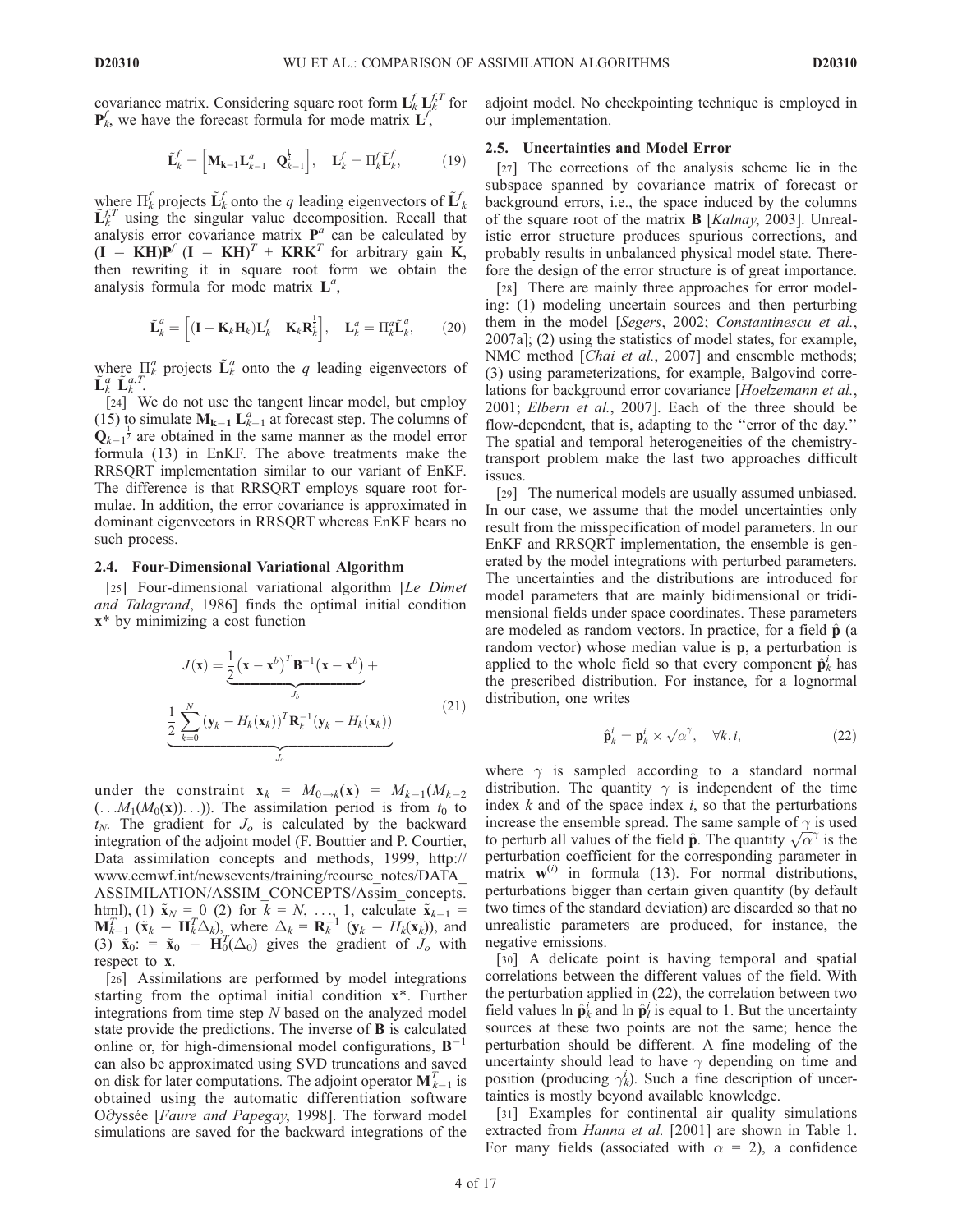Table 1. Uncertainties Associated With Several Input Fields of a Chemistry-Transport Model at Continental Scale<sup>a</sup>

| Field                             | Distribution | Uncertainty      |
|-----------------------------------|--------------|------------------|
| Top ozone boundary conditions     | lognormal    | $\alpha = 1.5$   |
| Top $NOx$ boundary conditions     | lognormal    | $\alpha = 3$     |
| Lateral ozone boundary conditions | lognormal    | $\alpha = 1.5$   |
| Lateral $NOx$ boundary conditions | lognormal    | $\alpha = 3$     |
| Major $NOx$ point emissions       | lognormal    | $\alpha = 1.5$   |
| Wind velocity                     | lognormal    | $\alpha = 1.5$   |
| Wind direction                    | normal       | $\pm 40^{\circ}$ |
| Temperature                       | normal       | $\pm 3$ K        |
| Vertical diffusion (night)        | lognormal    | $\alpha = 3$     |
| Precipitations                    | lognormal    | $\alpha = 2$     |
| Cloud liquid water content        | lognormal    | $\alpha = 2$     |
| Biogenic emissions                | lognormal    | $\alpha = 2$     |
| Photolysis constants              | lognormal    | $\alpha = 2$     |

<sup>a</sup>The uncertainty of a parameter  $\hat{p}$  is measured with a confidence interval that includes 95% of the probability density integral. For a lognormal distribution, this interval is defined by a factor  $\alpha$  so that  $\hat{p}$  is in the interval  $[\frac{p}{p}]$ ,  $\alpha p$ ] with a probability of 95% (*p* is the median value of  $\hat{p}$ ). All estimates  $\iota_{\alpha}$ ,  $\iota_{\beta}$  which a probability of 55% ( $\beta$  is distributed from *Hanna et al.* [2001].

interval that includes 95% of the probability density integral is  $\left[\frac{m}{2}, 2m\right]$  if *m* is the mean of the field. Uncertainty levels must be adjusted to the simulation scale (domain size and temporal discretization). In particular, uncertainties decrease as data is averaged over a larger domain or over a longer period of time.

#### 3. Experiment Setup

### 3.1. Model and Input Data

[32] The ozone forecasts and the assimilation experiments are performed in the framework of the air quality modeling system Polyphemus [*Mallet et al.*, 2007] whose version 1.2 includes all algorithms in use in this paper and is freely available at http://cerea.enpc.fr/polyphemus/.

[33] For this study, the Polyphemus model in use is Polair<sub>3</sub>D [*Boutahar et al., 2004*] for which an adjoint version is available (for gas-phase chemistry). The configuration of the model may be roughly described as follows: (1) Raw meteorological data are used, comprising ECMWF (European Centre for Medium-Range Weather Forecasts) fields (resolution of  $0.36^{\circ} \times 0.36^{\circ}$ , 60 vertical levels, time step of 3 hours, 12-hour forecast cycles starting from analyzed fields). (2) Land use coverage is from GLCF (Global Land Cover Facility) land cover map (14 categories, 1 km Lambert). (3) The chemical mechanism is RACM [Stockwell et al., 1997]. (4) Emissions come from the EMEP (Co-operative Programme for Monitoring and Evaluation of the Long-range Transmission of Air Pollutants in Europe) inventory, converted according to *Middleton et al.* [1990]. (5) Biogenic emissions are computed as proposed by Simpson et al. [1999]. (6) Deposition velocities use the revised parameterization from Zhang et al. [2003]. (7) Vertical diffusion uses the Troen and Mahrt parameterization [*Troen and Mahrt*, 1986] (in the unstable boundary layer) and the Louis parameterization [Louis, 1979] (elsewhere). (8) Boundary conditions are typical concentrations from the global chemistry-transport model Mozart 2 [Horowitz et al., 2003]. (9) Numerical schemes are: a first-order operator splitting, the sequence being advection–diffusion–chemistry; a direct space-time third-order advection scheme with a Koren flux-limiter; and a second-order Rosenbrock method for diffusion and chemistry [Verwer et al., 2002].

[34] The model domain essentially covers western Europe  $(35.0^{\circ}N, 10.5^{\circ}W] \times [57.5^{\circ}N, 22.5^{\circ}E]$ ). Two meshes are considered. The reference mesh has a  $0.5^{\circ}$  horizontal resolution, and the altitude of the tops of the vertical layers are 50m, 600m, 1200m, 2000m and 3000m. The top layer is high enough to enclose the planetary boundary layer. A time step of  $600s$  is used. The coarse mesh has a  $2^\circ$  horizontal resolution and it includes three levels whose top heights are 50m, 600m and 1200m. The time step is set to 1800s. Both models have 72 chemical species (with RACM) mechanism. Hence the dimension of the state vector is about 1.1  $\times$  $10^6$  for the full-resolution model and  $3.8 \times 10^4$  for the coarse-resolution model.

[35] An analysis of the simulations with the coarse mesh demonstrates that the main physical phenomena (at least for ozone) are reasonably reproduced in the context. The model retains good predictive capabilities (see the comparisons with observations in section 4). The coarse case is used to perform intensive tests. For instance, in the Kalman algorithms that we use, the results depend on random numbers. Thus, they can only be assessed from a large number of trials, which is not tractable with the full resolution model. Nevertheless the full resolution study will be carried out later to verify some key findings in the coarse case. The horizontal domain and its coarse discretization are shown in Figure 1.

#### 3.2. Observations

[36] The observations to be assimilated are ozone hourly concentrations. These observations are provided by the EMEP (Co-operative Programme for Monitoring and Evaluation of the Long-range Transmission of Air Pollutants in Europe) network (Figure 1). The network is made of 151 ground stations among which 80–90 stations are actually available during the assimilation periods. They deliver point measurements integrated over 1 hour, but we assume that the observations are instantaneous, as it better fits the algorithms implementation.

[37] The EMEP network includes only regional stations, which ensures a proper comparison between the continental-model outputs and the observations. The model outputs are linearly interpolated (on the horizontal, not on the vertical) at the station locations; the observation operator  $H_k$  is therefore linear and its adjoint is easily derived.

[38] It is assumed that the error covariance matrix for ground ozone observations is diagonal, which is reasonable as the measurements from two stations are performed by distinct instruments. The standard deviation of the observation error is set to 10  $\mu$ g m<sup>-3</sup> [*Flemming et al.*, 2003]. Note that the mean of ozone observations is about 70  $\mu$ g m<sup>-3</sup>.

#### 3.3. Reference Settings of the Assimilation Algorithms

[39] In this section, we list our default settings of the assimilation algorithms. Sensitivity studies will be performed by alternating algorithm settings in later sections. The experiments consist of two steps: assimilation and prediction. During the assimilation period, say  $[t_0, t_N]$ , the observations are assimilated, and during the subsequent prediction period, say  $[t_{N+1}, t_T]$ , the ozone forecasts are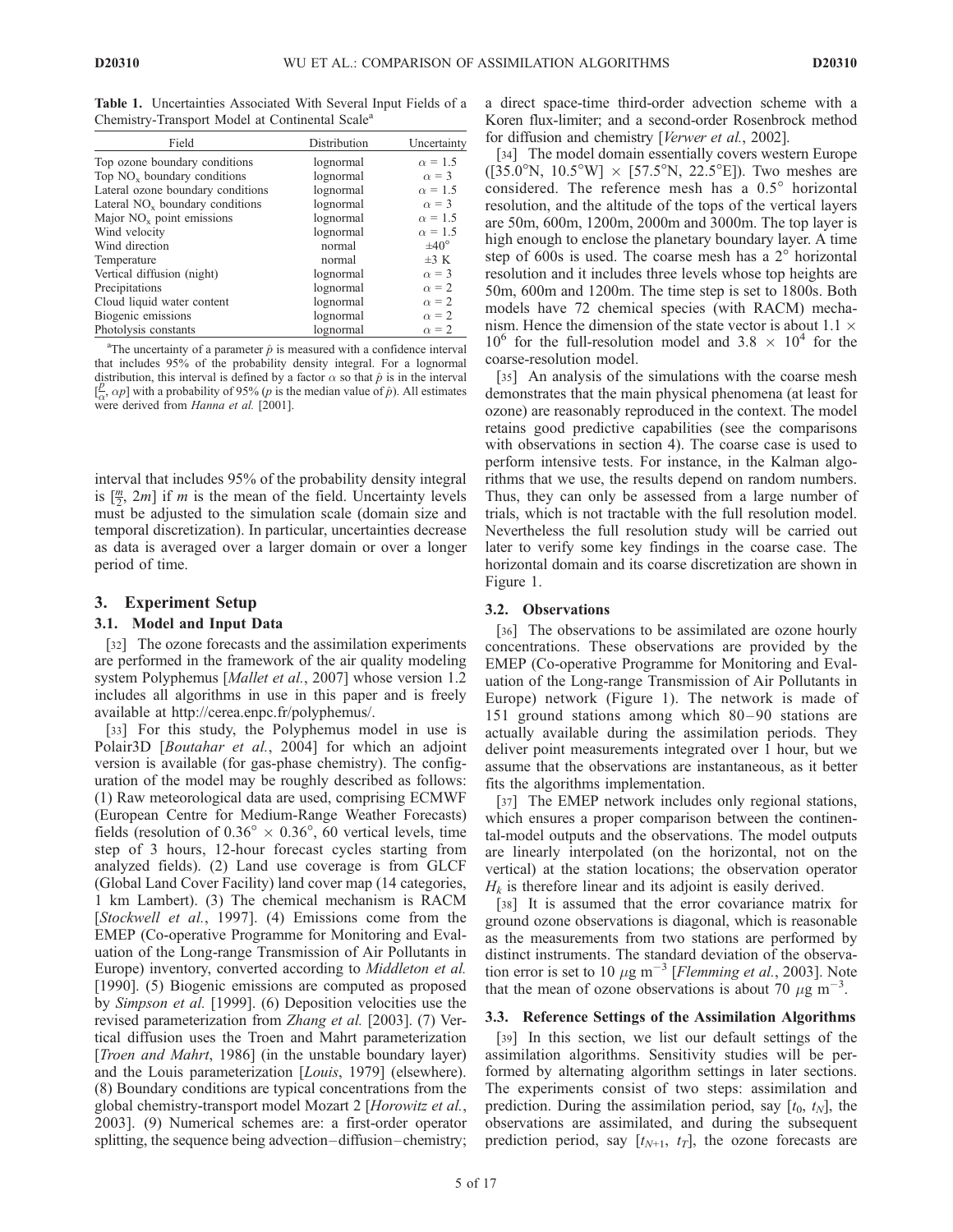

Figure 1. Horizontal coarse discretization of model domain. The squares show the locations of EMEP monitoring stations, and the disc shows the location of the monitoring station Montandon (east of France).

the model simulations starting from the analyzed model state at  $t_N$ . In the reference setting the assimilation period is 1 day from 1 July 2001 at 0100 UT to 2 July at 0000 UT. The prediction period is 1 day from 2 July 2001 at 0100 UT to 3 July at 0000 UT.

[40] The model nonlinearity imposes an upper limit on the time length of the assimilation period (hereafter referred to as assimilation window). Previous perturbations out of this upper limit are ignored. In fact, driven by the winds, the pollutants may be transported out of the modeling domain after a few days. There is also a lower limit during which the impact of the assimilated observations propagates over the whole model domain. In meteorology, the assimilation time interval is about 6 hours extendable to 12 hours. In this study, the assimilation window is set to 1 day.

[41] In the reference setting the state vector includes only ozone concentrations of the first two levels in the model domain. The correlations are supposed to expand gradually, through model simulations, to the complete model domain and to the species other than ozone.

[42] In the Balgovind parameterization of the background error covariance matrix, the standard derivation  $\sqrt{v}$  is set to 20  $\mu$ g m<sup>-3</sup> (derived from usual RMSE for ozone forecast and from Mallet and Sportisse [2006b]), and the characteristic length is set horizontally to  $3^\circ$  ( $L_h$ ), vertically to 200 m  $(L_v)$ . The details about the uncertain parameters to be perturbed for EnKF and RRSQRT will be given in section 4.2.2.

[43] The EnKF ensemble number  $r$  is chosen to be 30. For a comparable computational cost, in RRSQRT, the number of columns  $q$  of the mode matrix is set to 20, the number of columns of the square root  $\mathbf{Q}^{\frac{1}{2}}$  is set to 10, and the number of columns of the square root  $\mathbb{R}^{\frac{1}{2}}$  is set to 10. In 4DVar, we employ the L-BFGS optimization solver [*Byrd et*] al., 1995]. In this study, the computational cost of the adjoint model is about  $5-7$  times larger than that of the forward model, consequently the number of iterations is set to 6 so that the 4DVar cost may be comparable. Note that less iterations make 4DVar suboptimal. However, we checked the evolution of the 4DVar cost function against iteration numbers, and found no considerable decrease in cost function values after 6 iterations (results omitted here).

#### 4. Results

#### 4.1. Coarse-Resolution Case

[44] Let **s** be the vector of model outputs along space and time and o the vector of corresponding observations, the performance of ozone forecasts or assimilations can be assessed by the root mean square error (RMSE) calculated as

$$
\sqrt{\frac{1}{n}\sum_{i=1}^{n}\left(\mathbf{s}_{i}-\mathbf{o}_{i}\right)^{2}},\tag{23}
$$

where  $n$  is the total number of available observations. The RMSE over a certain period with respect to all available observations is called ''score.'' In this paper, the RMSE will always be given in  $\mu$ g m<sup>-3</sup>. Hereafter this unit will be omitted for convenience.

[45] The four assimilation algorithms provide better forecast scores compared to the reference simulations (model solutions without assimilation of observations), of course during the assimilation period (hourly forecasts for sequential assimilations), but also in the subsequent prediction steps (see Figure 2). OI has the best overall score, probably because the Balgovind parameterization of model error applies well to this coarse test case. From Figure 3, 4DVar has better scores during the early assimilation period but performs worse during the prediction period. The main reason may be that the underlying 4DVar is ''strongly constrained,'' that is, there is no model error term in its cost function. Only initial concentrations are controlled. The correction on the initial concentrations tends to be forgotten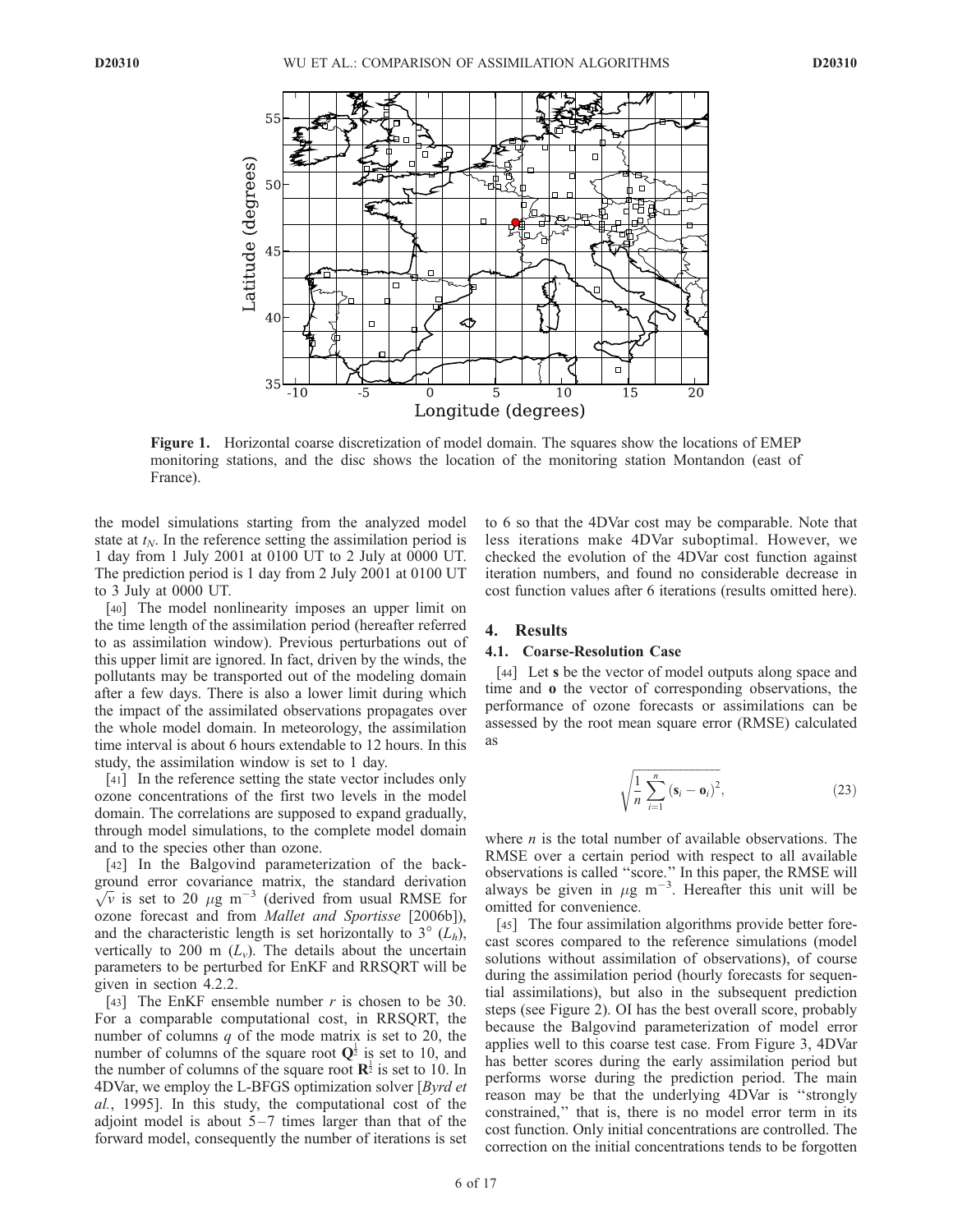

Figure 2. Scores of ozone concentrations during the assimilation period (day 1) and the prediction period (day 2).

by the stable chemistry-transport system. EnKF provides the best performances during the late prediction period. It might benefit from its manner of perturbations on uncertain parameters. In OI, it can be considered that the model uncertainties are parameterized by the correlation in model states (which will be the initial conditions for following forecasts). The impact of model uncertainties in these initial conditions gradually fades out, when the model uncertainties in uncertain parameters (listed in section 4.2.2) play an increasingly important role during the prediction period. RRSQRT shows poor performance against EnKF. This is probably due to the projection of mode matrices onto the leading eigenvectors of error covariance matrices. For a comparison of the assimilation performance between EnKF and RRSQRT, we refer to Hanea et al. [2004]. Note that in that paper, colored gaussian noises were added on several uncertain parameters, which is different from our perturbation method. The ozone forecasts at EMEP stations are plotted in Figures 4 and 5. Most forecasts are between the reference simulations and the observations. All forecasts during the predictions period approach to the reference in



Figure 3. Time evolution of the RMSE for the ozone forecasts. The score over 2 days is 27.76 for reference, 19.90 for OI, 23.11 for EnKF, 21.98 for 4DVar, and 24.63 for RRSQRT. The vertical lines delimits the assimilation period from the prediction period.



Figure 4. Time evolution of average ozone forecasts over all available stations. The error bar shows the average spread of the EnKF forecast ensemble calculated over these stations.

the end. This shows again the rather low dependency of the short-range predictions on the initial conditions. Caution has to be paid to the conclusions since the assimilation results can still be improved by optimal tuning of algorithm parameters.

# 4.2. Sensitivity Studies for the Coarse Case

[46] The first set of tests is carried out in the coarse case. Modifications of configurations on each component of the data assimilation systems, i.e., model, observation and algorithm, may influence the assimilation performance. The main difficulty to interpret the results is that the error covariance structures **B** and  $\mathbf{P}^f$  are unsettled subjects.

[47] As for model component, we examine different state vectors to be controlled, alternative model physical parameterizations, Balgovind parameterization of background error covariance, and various perturbation settings for model error approximations. As for observation component, the error variance ratio between observations and background concentrations is examined. Different observation networks are tested. As for algorithm component, we evaluate the impact of the assimilation time length and



Figure 5. Time evolution of ozone forecasts against available observations over 2 days at EMEP station Montandon.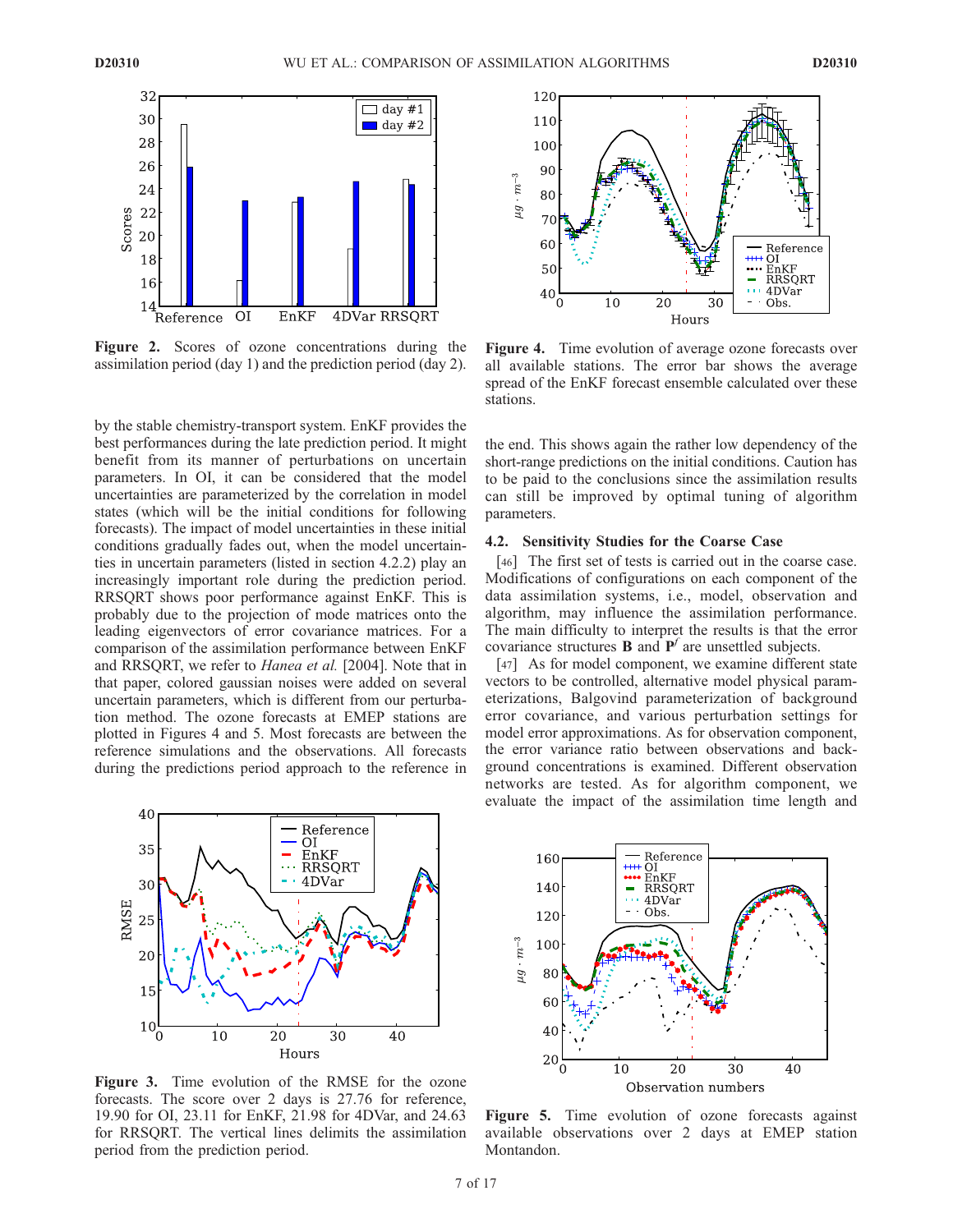

Figure 6. Forecast scores of EnKF against the ensemble size. The score for reference simulation without assimilation is 29.55 over day 1, and 25.87 over day 2. The curve shows mean scores and the error bar shows the standard derivations over 10 random seed numbers.

EnKF ensemble issues, i.e., ensemble size and randomness. Hopefully some clues can be drawn for error modeling from the results of this sensitivity study. If not mentioned, only one factor is changed in each sensitivity study, and all other algorithm settings remain the same as those in section 3.3. 4.2.1. Ensemble Randomness and Size

[48] An important parameter for EnKF is its ensemble size. The directions of model error are approximated by the samples deviations from the ensemble mean. Recall formula (13), these directions are related to the outcomes of the parameters perturbations. A key question for this approach is how fast the assimilation results converge as the ensemble

Table 2. Definition of Uncertain Parameters<sup>a</sup>

| Parameter Name                      | $\alpha_0$ | $\alpha_1$ | $\alpha_2$       |
|-------------------------------------|------------|------------|------------------|
|                                     | $\Omega_0$ |            |                  |
| Boundary condition                  | 3.         | 3.         | 3.               |
| Deposition velocity                 | 1.5        | 2.         | 3.               |
| Photolysis rate                     | 1.3        | 1.5        | 2.               |
| Surface emission                    | 1.5        | 2.         | 3.               |
| Attenuation                         | 1.3        | 1.5        | 2.               |
| Vertical differential coefficient   | 1.3        | 1.5        | 2.               |
|                                     | $\Omega'$  |            |                  |
| Cloud height                        | 1.3        | 1.5        | 2.               |
| Vertical wind                       | 1.3        | 1.5        | 2.               |
| Meridional wind                     | 1.3        | 1.5        | $\overline{2}$ . |
| Zonal wind                          | 1.3        | 1.5        | 2.               |
| Specific humidity                   | 1.3        | 1.5        | 2.               |
|                                     | $\Omega''$ |            |                  |
| Pressure                            | 1.3        | 1.5        | 2.               |
| Air density                         | 1.3        | 1.5        | 2.               |
| Meridional differential coefficient | 1.3        | 1.5        | 2.               |
| Zonal differential coefficient      | 1.3        | 1.5        | 2.               |
| Temperature                         | 0.005      | 0.01       | 0.015            |

<sup>a</sup>Let  $\Omega_0$  be the set of parameter names for the reference setting in section 3.3. Let  $\Omega'$  and  $\Omega''$  be the two sets of additional parameter names. We denote  $\Omega_1$  as  $\{\Omega, \Omega'\}$ , and  $\Omega_2$  as  $\{\Omega, \Omega', \Omega''\}$ . The perturbation magnitude is characterized by  $\alpha$  defined as in equation (22). The reference magnitudes are listed in  $\alpha_0$  column. In  $\alpha_1$  and  $\alpha_2$  columns, enlarged magnitudes are defined. Note that the distribution of temperature is supposed to be normal, and its magnitude should be interpreted as relative standard derivation.



Figure 7. Forecast scores for EnKF against different uncertain parameter definitions. The parameter sets and perturbation magnitudes are defined in Table 2;  $\{\Omega_0; \alpha_0\}$  is the reference setting. The EnKF sample number is chosen to be 30 (white columns) and 90 (dark columns), respectively. The two columns of scores for each case show the forecast scores during the assimilation and prediction periods. The bar values are mean scores, and the error bar shows the standard derivations over 10 random seed numbers.

size increases. The spread of the model error space is determined not only by the ensemble size but also by the definition of the parameters set to be perturbed. The latter is addressed in section 4.2.2.

[49] In this section, we conduct EnKF assimilations with ensembles of sizes 5, 10, 20, 30, 50, 70, 90 and 120. For each ensemble, the randomness of Monte Carlo sampling is accounted for by employing 10 different seeds for the random number generation. This means that 10 ensembles are generated for each ensemble size.

[50] The forecast scores over both the assimilation period and prediction period are shown in Figure 6. Both converge as the ensemble size increases. The influence of the ensemble randomness decreases with ensemble size (see the error bars). The augmentation of sample numbers improves forecast scores, but the improvements are modest probably owing to the fast convergence of the procedure.

[51] The computational cost is proportional to the number of samples in the ensemble. The balance between computational cost and assimilation performance helps the specification of the ensemble size. For realistic model grids, there is usually a constraint of 30  $\sim$  100 ensemble samples due to computational considerations.

#### 4.2.2. Uncertain Parameters Setting

[52] Different parameters sets and perturbation magnitudes are listed in Table 2. The uncertain parameters are input data to the model. The perturbation magnitudes are kept reasonable (within the confidence interval at the 95% level), so that no instabilities may be produced owing to the physically unrealistic parameter values. Notice that these parameters are only perturbed in Polair3D which chiefly carries out the numerical time integration. For instance, the perturbation of the temperature has no impact on the deposition velocities which are computed in preprocessing steps. The forecast scores with respect to uncertain parameters settings are shown in Figure 7. The results in the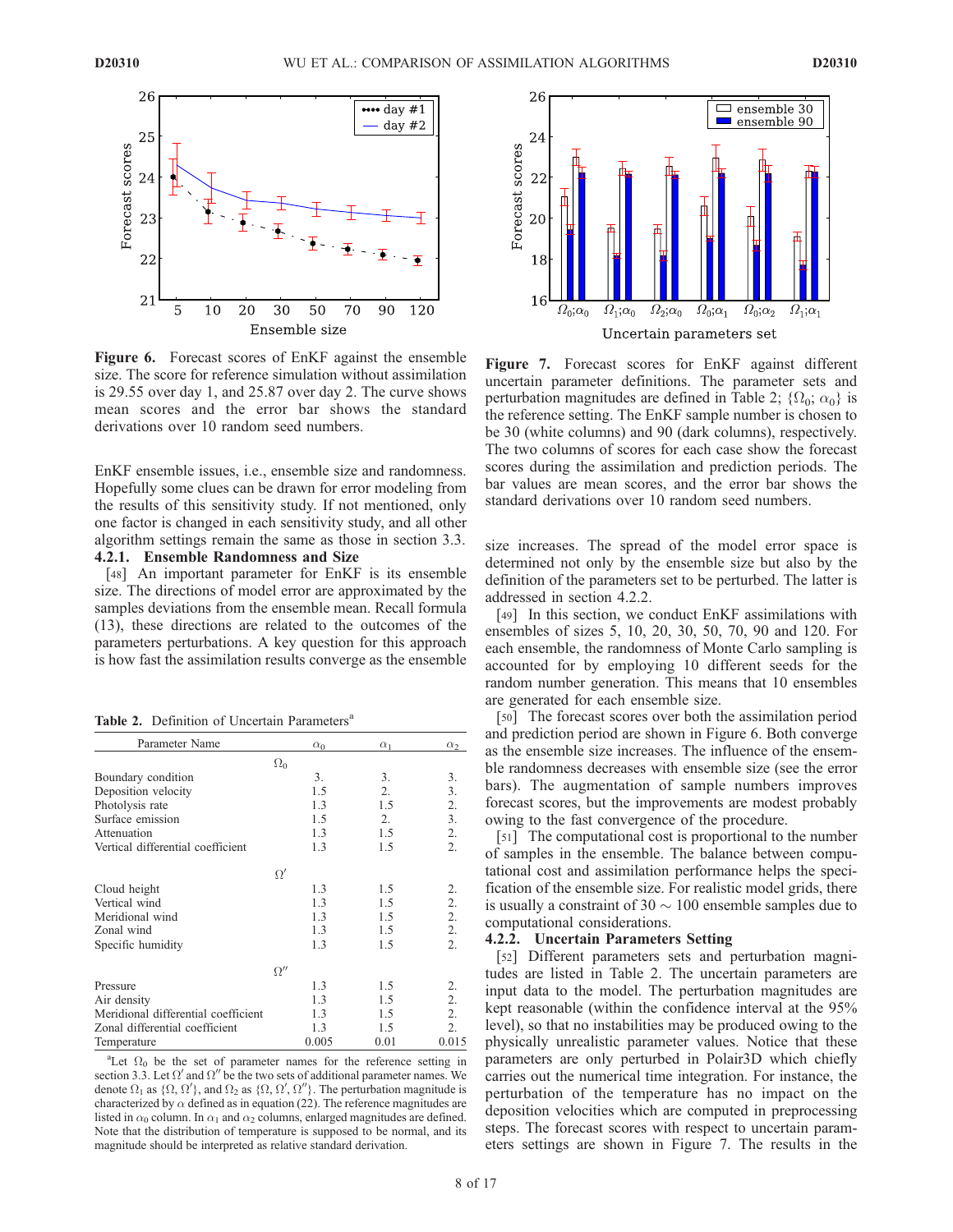

Figure 8. Forecast scores of OI and EnKF (with 30 and 90 members) against the number of assimilation days.

prediction period are slightly sensitive to the different uncertain parameters sets, which is consistent with the finding of *Mallet and Sportisse* [2006b] that the turbulent closure introduces the highest uncertainty. The results are more sensitive to the uncertain parameters sets than to the perturbation magnitudes. This probably indicates that the dimensionality of the bases of the perturbation parameter space are more important than the lengths of these bases for assimilations.

[53] The perturbation magnitudes are spatiotemporally homogeneous in this study:  $\sqrt{\alpha}^{\gamma}$  in equation (22) does not depend on spatial coordinates, and temporal correlations are not taken into account. However this hypothesis is not necessarily true. Refined perturbations might improve the forecast performances. Furthermore, additional uncertain parameters may be included for a larger model error spread. 4.2.3. Assimilation Window

[54] This determination of an optimal assimilation window is essentially linked with model nonlinearity, but should be treated separately according to sequential or variational context. In the variational case, the model nonlinearity makes the cost function nonconvex, and thus the optimization may suffer from the presence of local minima. Clearly there are constraints on the assimilation window, and for better performance the assimilation window has to be short [Pires et al., 1996]. In the sequential case, the observations are assimilated spontaneously. There are corrections on the state vector until the end of the assimilation window, which is an advantage for the subsequent prediction steps. Elegant analysis demands in-depth investigations on how the information (from observation) propagates among state components.

[55] We perform brute-force tests. In the sequential case, the prediction period is fixed from 8 July 2001 at 0100 UT to 9 July at 0000 UT, whereas the assimilation window varies from 1 day to 7 days and always ends at 0000 UT 8 July. The algorithm settings are the same as those for the reference case. For EnKF, the random seed is fixed with an ensemble size set to 30 and 90. The forecast scores over the prediction period are compared in Figure 8. We observe a considerable improvement in forecast scores with a window of 2 days against that with 1-day window. The first day of



Figure 9. Forecast scores against the number of assimilation days for the two experiments using 4DVar.

assimilation could be interpreted as an ensemble initialization, since the initial conditions of all members are identical in our implementation. We performed ensemble forecasts starting from identical samples and checked the ensemble spread (results not presented here), and we found out that the spread reached its maximum within 10 hours. This explains why a 1-day assimilation with EnKF may be unsatisfactory. EnKF with longer assimilation windows (more than 2 days) outperforms OI in this experiment. Larger assimilation windows (more than 5 days) tend to be unnecessary long since the corrections are rapidly forgotten by the model.

[56] In the variational context, we perform an experiment with the setting as that of the sequential case. The assimilation windows varies from 1 to 4 days, followed by 1 day of prediction. The start date of the prediction period is fixed at 0100 UT 8 July 2001. The forecast scores are shown in Figure 9. The performances over prediction period decrease with longer assimilation periods and approach the score of reference simulation without assimilation. These results clearly indicate the limitation of strongly constrained 4DVar in which only initial conditions are controlled. Model error has to be taken into account to form the weakly constrained 4DVar for better forecast performance.

#### 4.2.4. Physical Parameterization

[57] In order to assess the robustness of the assimilation, we apply EnKF to modified models which differ in their physical parameterizations. Several alternatives to the reference parameterizations are listed in Table 3, and the corresponding assimilation results are shown in Figure 10. The assimilations are performed using reference EnKF algorithm with 30 samples. The forecast scores are highly sensitive to the chemical mechanism, as in the uncertainty investigations of Mallet and Sportisse [2006b].

Table 3. Physical Parameterization Settings

| Parameterization                                                       | Reference                           | Alternative              |
|------------------------------------------------------------------------|-------------------------------------|--------------------------|
| Deposition velocities <i>Zhang et al.</i> [2003]<br>Vertical diffusion | Troen and Mahrt [1986] Louis [1979] | <i>Weselv</i> [1989]     |
| Chemistry                                                              | <b>RACM</b>                         | RADM <sub>2</sub>        |
|                                                                        |                                     | [Stockwell et al., 1990] |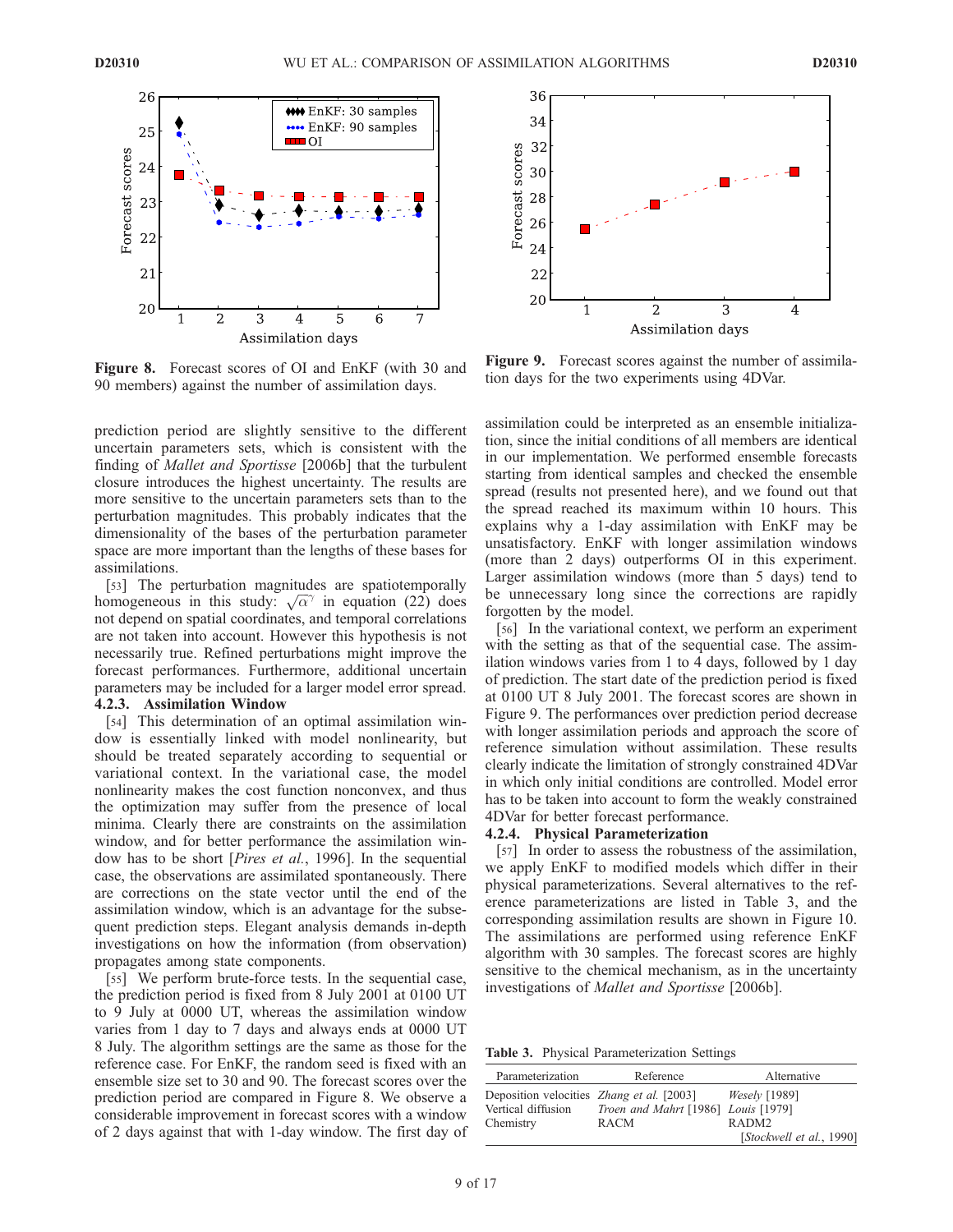

Figure 10. Forecast scores of EnKF, for modified models over the assimilation and the prediction periods.

#### 4.2.5. State Component

[58] It is not straightforward to control all model components, primarily because the correlations among them are unavailable. Investigations are needed to determine the most relevant state vector. In this section, we test the impact when including different vertical levels of ozone concentrations and different chemical species in the state vector. In Figure 11 we show the time evolution of the RMSE when controlling different vertical levels of ozone concentrations. Only including the first model level in the state vector is a fairly limited approach as the vertical transport plays a crucial role in ozone evolution. Consequently it is not surprising that the advantage of assimilating the first two levels over assimilating only ground level is enormous for all assimilation algorithms. However, in OI, the improvement of assimilating all levels over the first two levels is slight. By contrast, in 4DVar the improvement is still considerable during the assimilation period when assimilating all levels. This is probably because OI is a local



Figure 11. Time evolution of the RMSE against different vertical levels of ozone concentration to be controlled.



Figure 12. Forecast scores against different state components over assimilation and prediction periods.

assimilation algorithm in the sense that observations are assimilated instantaneously, whereas 4DVar searches global optima over the assimilation period that best fit the observations. In EnKF, the improvement is even considerable during the prediction periods when assimilating all levels. This might be due to the difference in error modeling. For OI and 4DVar, the vertical correlations are parameterized by the Balgovind correlation function. For EnKF, the vertical correlation structure is represented by the statistics of an ensemble generated by the perturbation method.

[59] Because the correlation among different species is a priori unknown, only EnKF is employed to test the impact of assimilating different species. The ensemble size is 30, and the same random seed is used for all experiments. Only the first two levels of the domain are controlled. The species included in the state vector are combinations of  $O_3$ , NO, and NO<sup>2</sup> . The results in Figure 12 show modest impact when assimilating different species. It is hard to interpret these results in depth. For further investigations, the interactions among model components have to be quantified, for instance, by relative entropy [Liang and Kleeman, 2005].

4.2.6. Parameters in Balgovind Correlation Function

[60] Balgovind characteristic lengths  $L_h$  and  $L_v$  determine the spatial structure of the background error covariances. We perform assimilations (OI and 4DVar) with different lengths listed in Table 4. The corresponding covariance structures vary from small- to large-scale correlations. Other experimental settings are the same as those of section 3.3. The ozone forecast scores are shown in Figures 13 and 14.

Table 4. Different Configurations for Balgovind Scale Parameters

|              | $L_h$ (deg) | $L_v$ (m) |  |
|--------------|-------------|-----------|--|
| a            | 0.1         | 30        |  |
| $\mathbf b$  | 0.1         | 200       |  |
| $\mathbf{c}$ | 0.1         | 500       |  |
| d            | 1.5         | 30        |  |
| Reference    | 1.5         | 200       |  |
| e            | 1.5         | 500       |  |
| f            | 10          | 30        |  |
| g            | 10          | 200       |  |
| $\mathbf h$  | 10          | 500       |  |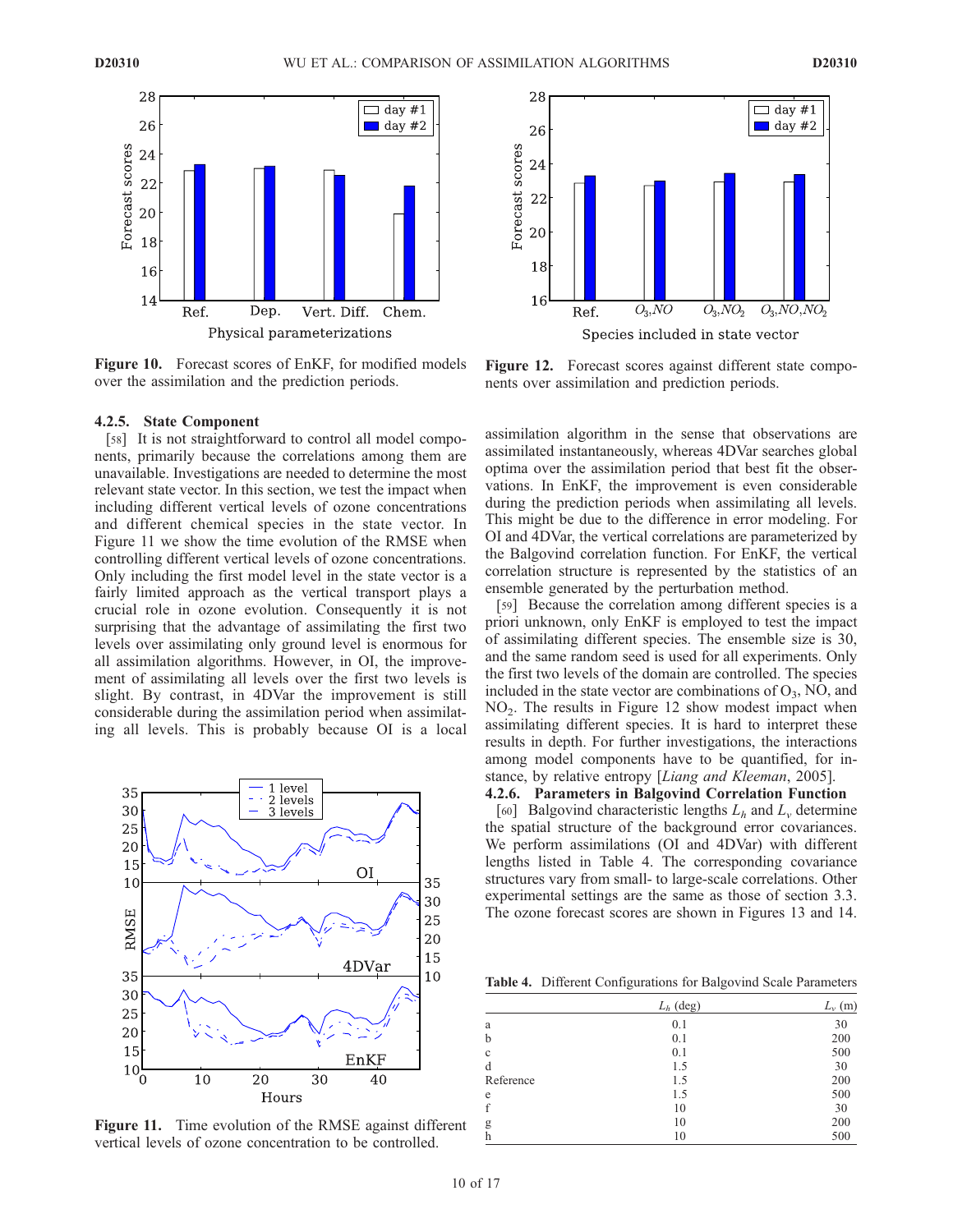

Figure 13. Forecast scores using OI against different configurations in Table 4.

[61] The assimilation is quite sensitive to the Balgovind characteristic lengths. For OI, the worst scores over the prediction period are those with the smallest vertical-scale parameter ( $L<sub>v</sub>$  = 30 m). In this case, the vertical correlation is too weak. The worst scores over the assimilation period are those with largest horizontal-scale parameter  $(L_h = 10^{\circ})$ . There might be spurious correlations from distant observations. It seems that the medium-scale correlation in the reference setting is a proper choice. The forecast scores, especially those over the assimilation periods, deteriorate when vertical-scale parameter increases.

#### 4.2.7. Observation Effect

[62] The quantity and the quality of the observations are important factors for assimilation/prediction systems. There might be an optimal relationship between model resolutions and observation availabilities described implicitly by the optimality system [Le Dimet and Shutyaev, 2005; Bocquet, 2005]. Preliminary experiments are designed to address the model-observation relationships.

[63] In a first experiment, we examine the impact of the observation network on ozone forecast performance. The original 151 EMEP stations are catalogued into three partitions: (1) the center stations versus around ones, (2) west stations versus nonwest ones, and (3) randomly



Figure 14. Forecast scores using 4DVar against different configurations in Table 4.

Table 5. Forecast Performances for Different Observation Networks<sup>a</sup>

|                 |                                 | Day 1         |                               |               |                                 | Day 2         |                               |                      |  |
|-----------------|---------------------------------|---------------|-------------------------------|---------------|---------------------------------|---------------|-------------------------------|----------------------|--|
| Observation     | Assimilation<br><b>Stations</b> |               | Validation<br><b>Stations</b> |               | Assimilation<br><b>Stations</b> |               | Validation<br><b>Stations</b> |                      |  |
| <b>Networks</b> | ОI                              | EnKF          | ΟI                            | EnKF          | ΟI                              | EnKF          | ΟI                            | EnKF                 |  |
| Center          | 15.80<br>13.74                  | 19.65<br>9.89 | 26.78<br>2.77                 | 26.67<br>2.88 | 19.69<br>2.12                   | 20.00<br>1.80 | 27.79<br>0.88                 | $\frac{26.90}{1.78}$ |  |
| West            | 13.39<br>10.50                  | 20.94<br>2.95 | 30.63<br>2.77                 | 26.33<br>7.07 | 24.84<br>2.36                   | 24.02<br>3.18 | 23.14<br>1.64                 | $\frac{22.31}{2.47}$ |  |
| Uniform         | 14.92<br>14.56                  | 23.06<br>6.42 | 23.50<br>6.11                 | 23.67<br>5.94 | $\frac{22.31}{3.55}$            | 22.90<br>2.95 | $\frac{23.52}{2.35}$          | $\frac{23.38}{2.50}$ |  |

<sup>a</sup>The numerators are the forecast scores with assimilations, and the denominators are the gains in scores over the corresponding simulations without assimilation. The scores without assimilation are shown in Table 6.

selected stations versus the unselected ones. The observations from the center, west and randomly chosen stations are assimilated respectively. We take their counterparts as validation stations. Two assimilation algorithms, i.e., OI and EnKF, are employed with the reference settings. The forecast scores over the assimilation and the prediction periods given different observation networks are listed in Table 5. The corresponding scores without assimilations are listed for comparison in Table 6. The score gains are all positive. There is no clear winner for the two algorithms. OI has better overall performance. EnKF shows less disparities and better forecast performance over the prediction period. This may mainly result from the different correlation structures employed by the two methods (detailed in section 4.3).

[64] The inverse of the observation variance can be interpreted as the measurement accuracies. The assimilation is an optimization process with the objective weighted by the relative accuracies between observations and model simulations. In a second experiment, we examine the forecast performance using OI and 4DVar with a range of ratios between observation and background error variances. The observation/background ratios, R/B ratio in short, are shown in Table 7. The results are plotted in Figure 15. The assimilation performance is improved by increasing observation accuracies. However, there are little gains when decreasing the R/B ratio below 0.05. The 4DVar is less sensitive to the R/B ratio, since the background errors are only considered at initial conditions. For OI, when the observations are supposed to be extremely accurate  $(R/B \text{ ratio at } 0.01)$  there are artificial fluctuations at some stations where the observations are not compatible with the chemical state of the model.

## 4.3. Model Error Covariance Structure for Coarse Case

[65] The model error covariance structure  $(B \text{ or } P)$  is decisive to the assimilation behavior. In many occasions we resort to them for explanations of our results. The covariance between the error at the station Montandon and the

Table 6. Forecast Scores of Reference Simulation Without Assimilation for Different Observation Networks

|             | Center | Around | West  | Nonwest Uniform |       | Rest  |
|-------------|--------|--------|-------|-----------------|-------|-------|
| Day 1       | 29.54  | 29.55  | 23.89 | 33.40           | 29.48 | 29.61 |
| Day 2 21.81 |        | 28.67  | 27.20 | 24.78           | 25.85 | 25.88 |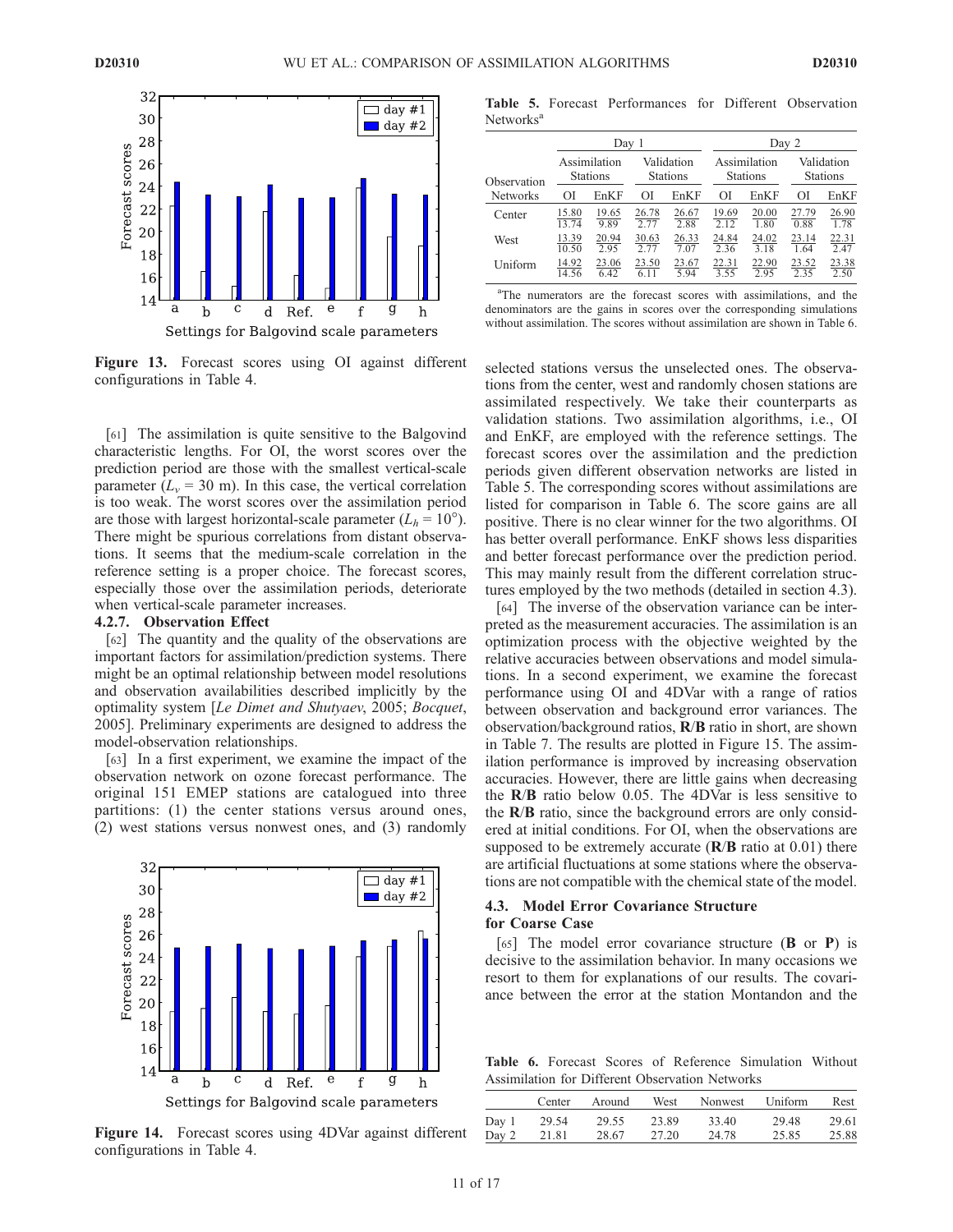Table 7. Different Ratios Between Observation and Background Error Variances<sup>a</sup>

|           | R/B  | R    | в     |
|-----------|------|------|-------|
| $R++$     | 0.01 | 100  | 10000 |
| $R+$      | 0.05 | 100  | 2000  |
| Reference | 0.25 | 100  | 400   |
| $B+$      |      | 400  | 400   |
| $B++$     | 10   | 4000 | 400   |

<sup>a</sup>R, observation error variances; B, background error variances; plus sign means more accuracy.

error in all ground cells is shown in Figure 16. The covariance field obtained by the statistics of the EnKF forecast ensemble shows an irregular structure which brings detailed information compared to the isotropic Balgovind parameterization. However, spurious correlations may be produced by the homogeneous perturbations (see equation (22)).

[66] In Figure 17, we show the assimilation/prediction performances at several randomly chosen stations. Except for three stations (St. Koloman, Heidenreichstein, and Bottesford), the ensemble predictions fail in the sense that the observations (with their standard deviations set to 10  $\mu$ g m<sup>-3</sup>) are not within the range of model errors represented by the EnKF ensemble spread. The ensemble spread during the assimilation period is dramatically decreased after assimilating observations. In our EnKF implementation, no additional inflations are conducted on the state error covariance  $P_k^f$  (see equation (14)) as in work by Constantinescu et al. [2007b].

[67] The ensemble relative standard derivations averaged over time are shown in Figure 18. As expected, the ensemble spread decreases when the assimilation is applied. One may notice high uncertainties around the coasts, although is not as clear as in work by Mallet and Sportisse [2006b] where the uncertainties were generated by statistics over several months. Our ensemble spread describes an accidental uncertainty configuration that depends not only on the chemistry-transport processes, for example, turbulence, but also on the meteorological scenarios.

#### 4.4. Cycling Forecast for Coarse Case

[68] It is expected that the findings in the previous sections are independent of the assimilation dates. To this end, we perform assimilation/prediction processes consecutively for 1 week. The length of the assim./predict. periods is chosen to be 1 day. The first assimilation period is from 1 July 2001 at 0100 UT to 2 July at 0000 UT, followed by the prediction from 2 July at 0100 UT to 3 July at 0000 UT. The assimilation period of the second assim./predict. process is the same as the prediction period of the first assim./ predict. process. The second prediction period is from 3 July at 0100 UT to 4 July at 0000 UT. The cycling continues until the final assim./predict. process. The last prediction period is from 8 July at 0100 UT to 9 July at 0000 UT. The initial conditions for the subsequent assimilation periods are the hourly forecasts based on previously controlled states after assimilations. The performance of OI, EnKF and 4DVar forecasts over the prediction periods are shown in Figure 19.

[69] The improvement of forecast performance with assimilation is obvious. The Balgovind parameters for OI and 4DVar are constant, so are the perturbation magnitudes for the EnKF samples. The lesser performance of 4DVar is probably due to the absence of model error during assimilation. EnKF surpasses OI in forecasts longer than 12 hours. The approximation of model error by refined perturbations is promising for longer forecasts.

#### 4.5. Full-Resolution Case

[70] The previous results are obtained with coarse models at a resolution of  $2^{\circ} \times 2^{\circ} \times 1800$  s with 3 vertical levels. In this section, the reference resolution at  $0.5^{\circ} \times 0.5^{\circ} \times 600$  s with 5 levels is employed (detailed in section 3.1). There are 33 cells along latitude and 65 cells along longitude.

[71] All available assimilation algorithms are tested for this full-resolution setting. The assimilation experiments are similar to those in section 3.3, but conducted at three different dates. The assimilations are performed at 1, 3, and 7 July respectively, and the corresponding prediction dates are 2, 4, and 8 July. The Balgovind parameters for B are the same as those in coarse-resolution case for OI and 4DVar. The sample number of EnKF ensemble is set to 30. For RRSQRT, the number of columns in the mode matrix is 30, the number of column in  $\mathbf{Q}^{\frac{1}{2}}$  is 20, and the number of columns in  $\mathbf{R}^{\frac{1}{2}}$  is 10.

[72] In general, the magnitude and structure of model error vary with respect to the model resolution. The assimilation results are shown in Figures 20 and 21. The assimilations improve the forecast scores. The poor performance of EnKF forecasts at 4 July might be the consequence of excessive perturbations. Comparing with the forecast scores at 2 July for the coarse case in Figure 2, one can find that the Balgovind parameterization of model error are stable (OI and 4DVar results), whereas the perturbation methods are sensitive to the changing of model resolutions (EnKF and RRSQRT).

[73] Better results can be obtained via tuning the algorithm parameters in perturbation methods for the fullresolution case. The sensitivity of assimilation performance to the ensemble size and the assimilation window are presented in Figures 22 and 23. The aim of this simple sensitivity study is not to find the optimal algorithm parameters for the full-resolution model, but to verify the main findings in the coarse case. For instance, the forecast



Figure 15. Forecast scores against different  $\mathbb{R}/\mathbb{B}$  ratios shown in Table 7.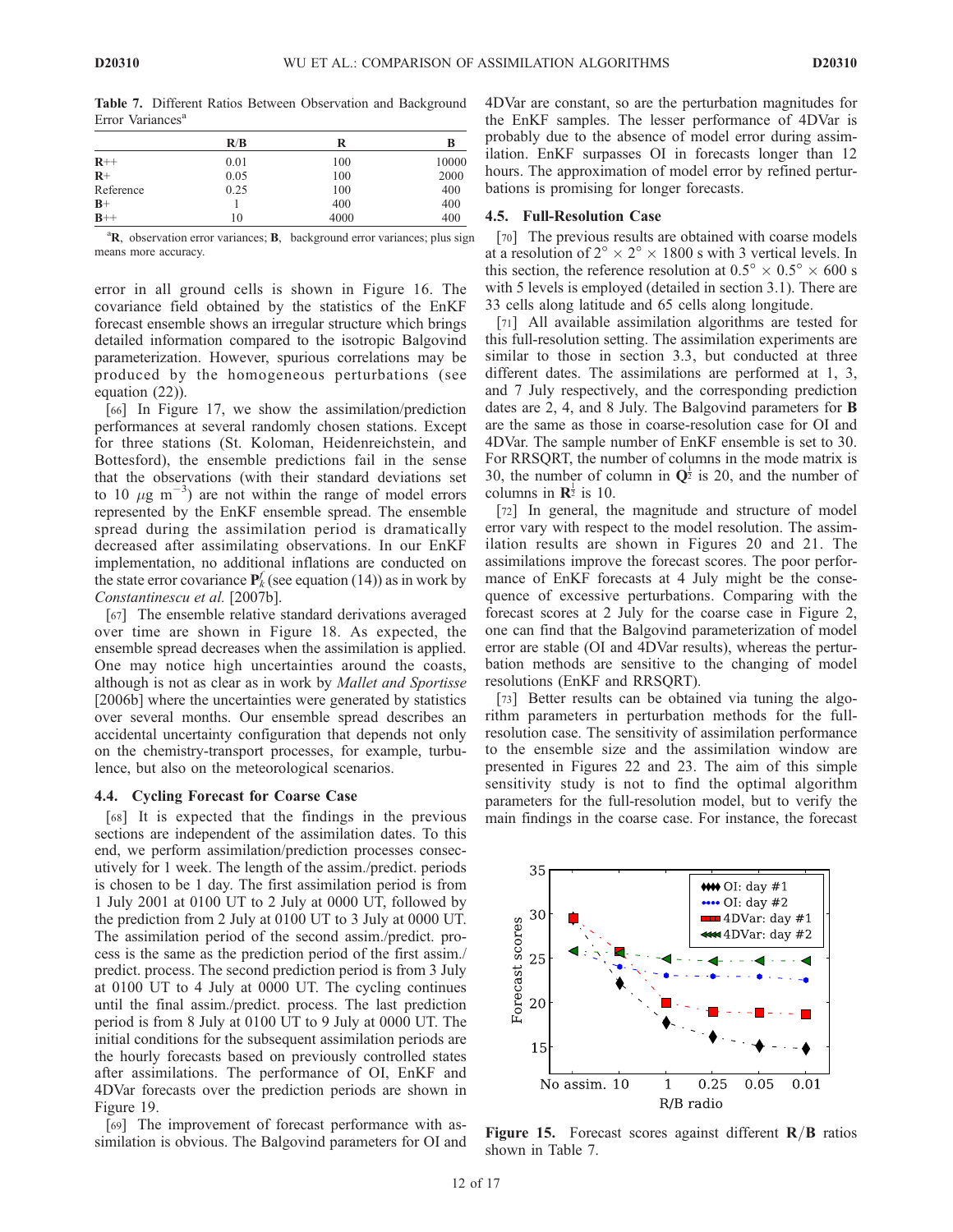

Figure 16. Balgovind parameterization. Approximations by EnKF forecast ensemble. The covariance between the error at the station Montandon and the error in all ground cells at 1300 UT, 2 July 2001.



Figure 17. EnKF assimilation/prediction performances at nine stations. The titles read station names and their coordinates in model grid indices. The horizontal axis shows the accumulated available observation numbers along time. Along vertical axis, the ozone concentrations are plotted in  $\mu$ g m<sup>-3</sup>. The diamond points show the observations, the short lines plot assimilated concentrations, and the lines with error bars are the means of the forecast ensemble. The error bars are the relative standard derivations calculated with the forecast ensemble.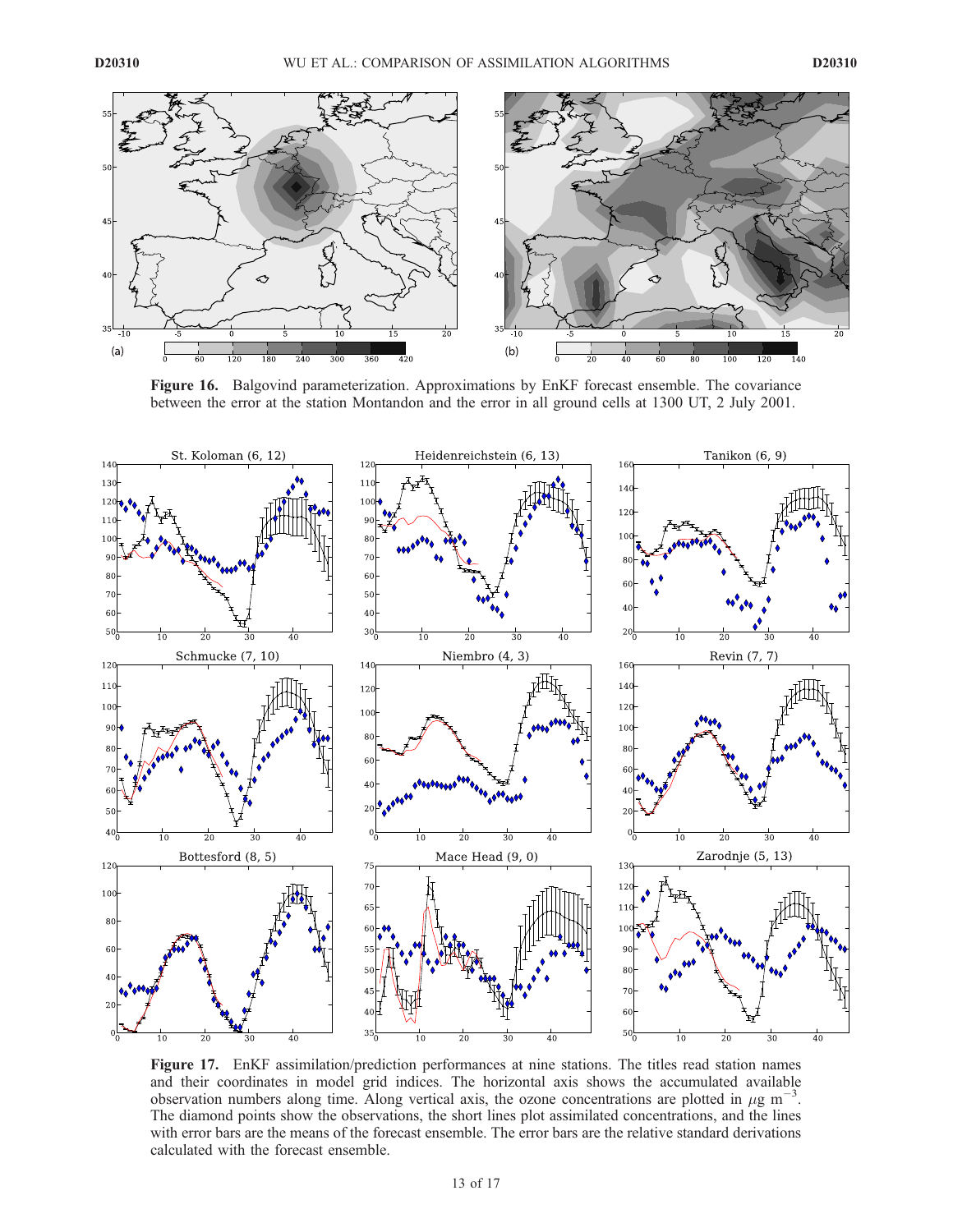

Figure 18. Maps of the averaged relative standard derivation during both assimilation and prediction periods (a) calculated by Monte Carlo forest ensemble and (b) calculated by EnKF forecast ensemble. The ensemble spread is decreased by assimilating observations.

scores are improved by augmenting ensemble samples. We observe spin-up process in the first day of EnKF assimilation, and we have satisfactory results with assimilation window set to 3 days.

algorithms, namely optimal interpolation, reduced-rank square root Kalman filter, ensemble Kalman filter, and four-dimensional variational assimilation, have been implemented and compared in the same benchmark settings.

# 5. Conclusion

[74] In order to design suitable assimilation algorithms for short-range ozone forecasts in realistic applications, four

[75] Although the forecasts beyond 1 day tend to approach the model simulations without assimilation (because of the low dependency of model simulations on initial conditions), it has been shown that the assimilation algorithms significantly improve the ozone forecasts. Data



Figure 19. The 1-day forecast performances based on model simulations with/without assimilations in the context of cycling assimilation/predictions.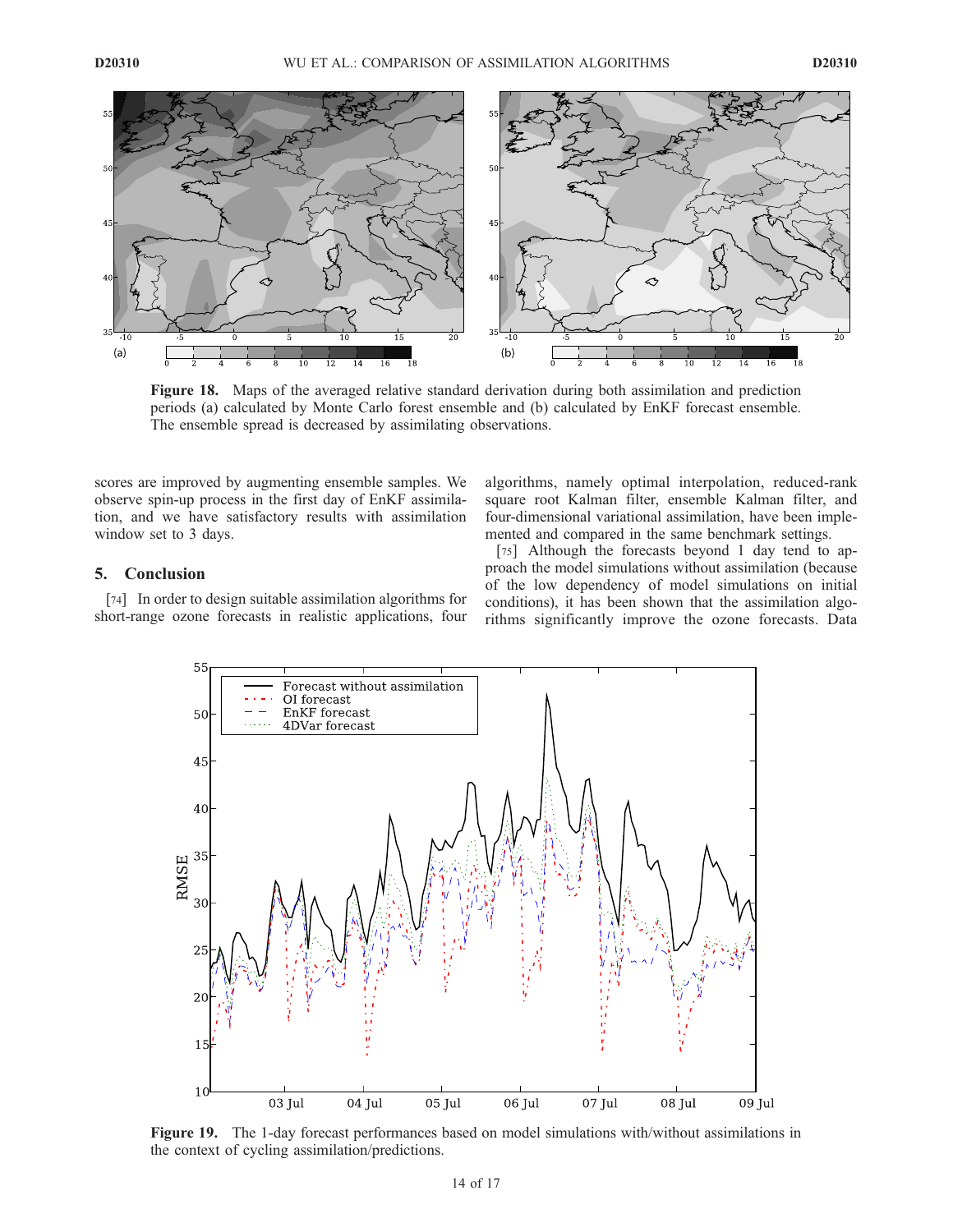

Figure 20. Forecast scores of ozone concentrations during prediction dates.

assimilation would be an indispensable part of practical ozone forecast systems as in NWP.

[76] The comparison results have illustrated the limitations and potentials of different assimilation algorithms. OI provides overall better performances. It benefits from the Balgovind parameterization of model uncertainties during the assimilation periods. In EnKF, the model uncertainties were approximated by the statistics of the ensemble generated by perturbing uncertain model parameters. This perturbation method shows good potential to alleviate the constraint of the low dependency on initial conditions in ozone forecasts. EnKF produces best forecasts during the end of prediction periods. The strongly constrained 4DVar does a moderate job, because uncertainties are taken into



Figure 22. Forecast scores at 2 July against EnKF ensemble size.

account only at the initial date of the assimilation. Further studies are needed, for example, the estimation of ozone concentrations jointly with the emission rates [Elbern et al., 2007]. We remark that there are no final conclusions because of the unsettled formulation of model error. We paid less attention to RRSQRT, since, in our implementation, it is quite similar to EnKF.

[77] We have also conducted sensitivity analysis on algorithm parameters, for example, ensemble randomness and size, assimilation window, perturbation fields, and diverse model settings. Further refinements of the assimilation algorithms can thus be tested by tuning these algorithm



Figure 21. Time evolution of ozone forecasts against available observations at Montandon station.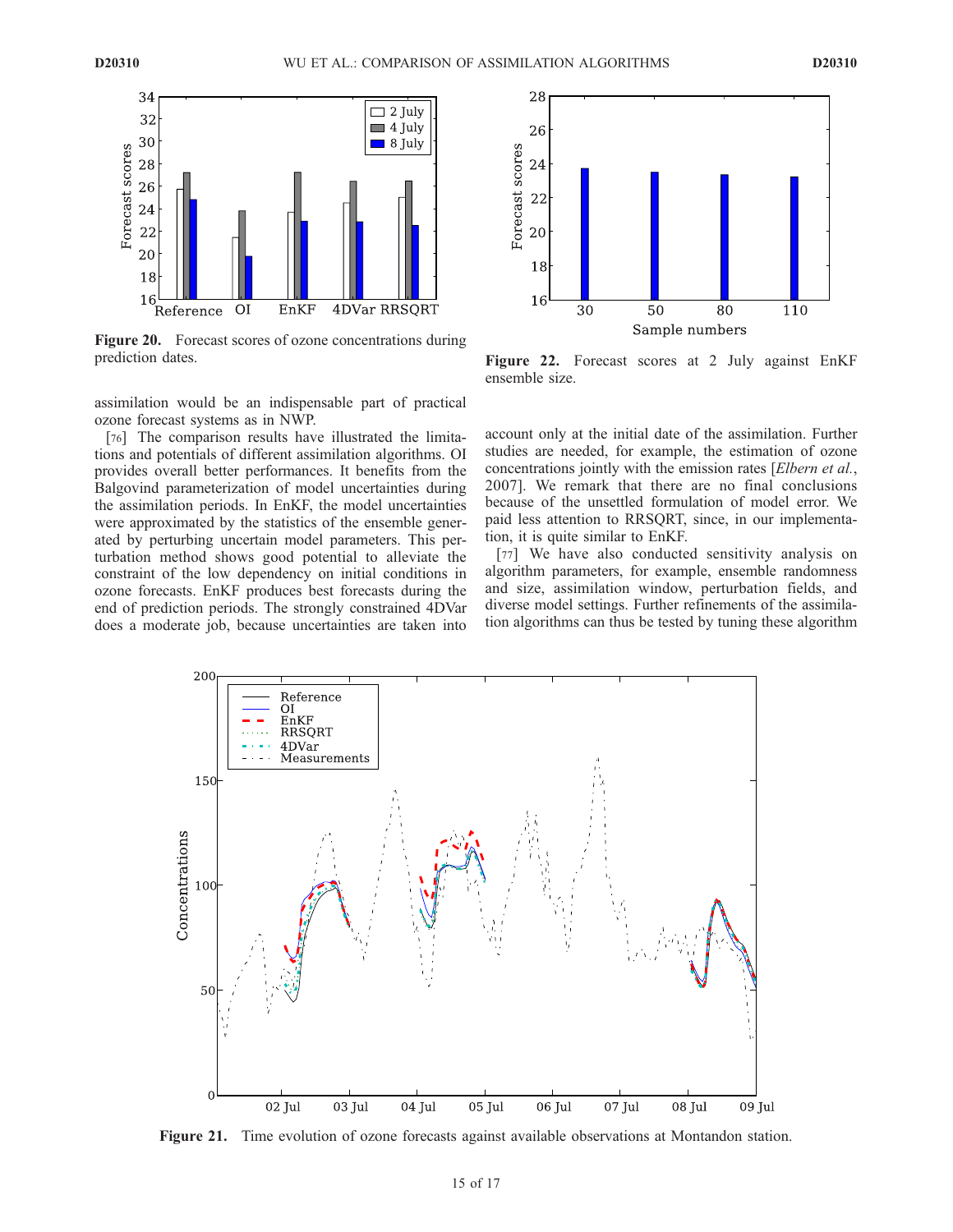

Figure 23. EnKF forecast scores at 8 July against the number of assimilation days.

parameters for better forecast performances. This is especially necessary for the case of the full-resolution model.

[78] It is the complexity of the chemistry-transport phenomena and the limited observations that make it difficult for the modeling and assimilation. The approximations of the complex phenomena make CTMs imperfect, and uncertainties arise. If a deterministic model is employed, or if the uncertainties are not realistic, the forecasts of the stable system approach to the reference simulations without assimilation. Therefore all assimilation algorithms have to be adaptive, in one way or another, so that the uncertainties should be better represented.

[79] For the design of better assimilation algorithms, serious investigations on error modeling are needed. The ensemble could be obtained from more uncertain sources, for example, numerical approximations and subgrid physical parameterizations. The statistics of the enlarged ensemble are expected to be more accurate approximations of the model error.

[80] Spatially heterogeneous perturbations, which smooth out the spurious correlations of long distance, would certainly produce more realistic model errors. Another concern is that the lognormal perturbations might result in non-Gaussian model errors. In this case, assimilation methods deviating from normal may have to be accounted for. Other methods rely on hybridizations between sequential and variational methods which essentially use the assimilation results from both methods for error modeling. The comparison of ensemble forecast techniques [Mallet and Sportisse, 2006a] and assimilation algorithms would also be an interesting topic for future studies.

#### References

- Balgovind, R., A. Dalcher, M. Ghil, and E. Kalnay (1983), A stochasticdynamic model for the spatial structure of forecast error statistics, Mon. Weather Rev., 111, 701-722.
- Bocquet, M. (2005), Grid resolution dependence in the reconstruction of an atmospheric tracer source, Nonlinear Processes Geophys., 12, 219-233.
- Boutahar, J., S. Lacour, V. Mallet, D. Quélo, Y. Roustan, and B. Sportisse (2004), Development and validation of a fully modular platform for numerical modelling of air pollution: POLAIR, Int. J. Environ. Pollut.,  $22, 17 - 28.$
- Burgers, G., P. J. van Leeuwen, and G. Evensen (1998), On the analysis scheme in the ensemble Kalman filter, Mon. Weather Rev., 126, 1719 – 1724.
- Byrd, R. H., P. Lu, and J. Nocedal (1995), A limited memory algorithm for bound constrained optimization, SIAM J. Sci. Stat. Comput., 16, 1190-1208.
- Carmichael, G. R., A. Sandu, T. Chai, D. N. Daescu, E. M. Constantinescu, and Y. Tang (2008), Predicting air quality: Improvements through advanced methods to integrate models and measurements, *J. Comput.* Phys., 227, 3540-3571.
- Chai, T., et al. (2007), Four-dimensional data assimilation experiments with international consortium for atmospheric research on transport and transformation ozone measurements, J. Geophys. Res., 112, D12S19, doi:10.1029/2006JD007762.
- Constantinescu, E., T. Chai, A. Sandu, and G. Carmichael (2007a), Autoregressive models of background errors for chemical data assimilation, J. Geophys. Res., 112, D12309, doi:10.1029/2006JD008103.
- Constantinescu, E., A. Sandu, T. Chai, and G. Carmichael (2007b), Ensemble-based chemical data assimilation I: General approach, Q. J. R. Meteorol. Soc., 133, 1229 – 1243.
- Daley, R. (1991), Atmospheric Data Analysis, Combridge Univ. Press, New York.
- Elbern, H., and H. Schmidt (2001), Ozone episode analysis by fourdimensional variational chemistry data assimilation, J. Geophys. Res., 106, 3569 – 3590.
- Elbern, H., A. Strunk, H. Schmidt, and O. Talagrand (2007), Emission rate and chemical state estimation by 4-dimensional variational inversion, Atmos. Chem. Phys., 7, 3749 – 3769.
- Evensen, G. (1994), Sequential data assimilation with a nonlinear quasigeostrophic model using Monte Carlo methods to forecast error statistics, J. Geophys. Res., 99, 10,143 – 10,162.
- Evensen, G. (2003), The ensemble Kalman filter: Theoretical formulation and practical implementation, Ocean Dyn., 53, 343 – 367.
- Faure, C., and Y. Papegay (1998), Odyssée user's guide, version 1.7, Tech. Rep. 0224, French Natl. Inst. for Res. in Comput. Sci. and Control, Le Chesnay, France.
- Fisher, M., and D. J. Lary (1995), Lagrangian four-dimensional variational data assimilation of chemical species, Q. J. R. Meteorol. Soc., 121, 1681 – 1704.
- Flemming, J., M. van Loon, and R. Stern (2003), Data assimilation for CTM based on optimum interpolation and Kalman filter, paper presented at 26th NATO/CCMS International Technical Meeting on Air Pollution Modeling and Its Application, NATO Comm. on the Challenges of the Mod. Soc., Istanbul, Turkey.
- Hanea, R. G., G. J. M. Velders, and A. Heemink (2004), Data assimilation of ground-level ozone in Europe with a Kalman filter and chemistry transport model, J. Geophys. Res., 109, D10302, doi:10.1029/ 2003JD004283.
- Hanna, S. R., J. C. Chang, and M. E. Fernau (1998), Monte Carlo estimates of uncertainties in predictions by a photochemical grid model (UAM-IV) due to uncertainties in input variables, Atmos. Environ., 32, 3619-3628.
- Hanna, S. R., Z. Lu, H. C. Frey, N. Wheeler, J. Vukovich, S. Arunachalam, M. Fernau, and D. A. Hansen (2001), Uncertainties in predicted ozone concentrations due to input uncertainties for the UAM-V photochemical grid model applied to the July 1995 OTAG domain, Atmos. Environ., 35,  $891 - 903$
- Heemink, A. W., M. Verlaan, and A. J. Segers (2001), Variance reduced ensemble Kalman filtering, Mon. Weather Rev., 129, 1718-1728.
- Hoelzemann, J., H. Elbern, and A. Ebel (2001), PSAS and 4DVar data assimilation for chemical state analysis by urban and rural observation sites, *Phys. Chem. Earth*, 26, 807-812.
- Horowitz, L. W., et al. (2003), A global simulation of tropospheric ozone and related tracers: description and evaluation of MOZART, version 2, J. Geophys. Res., 108(D24), 4784, doi:10.1029/2002JD002853.
- Kalnay, E. (2003), Atmospheric Modeling, Data Assimilation and Predictability, Cambridge Univ. Press, New York.
- Kalnay, E., H. Li, T. Miyoshi, S.-C. Yang, and J. Ballabrera (2007), 4DVar or ensemble Kalman filter, Tellus, Ser. A, 59, 758 – 773.
- Le Dimet, F.-X., and V. Shutyaev (2005), On deterministic error analysis in variational data assimilation, Nonlinear Processes Geophys., 12, 481 – 490.
- Le Dimet, F.-X., and O. Talagrand (1986), Variational algorithms for analysis and assimilation of meteorological observations: theoretical aspects, Tellus, Ser. A, 38, 97 – 110.
- Liang, X. S., and R. Kleeman (2005), Information transfer between dynamical system components, Phys. Rev. Lett., 95, 244101, doi:10.1103/ PhysRevLett.95.244101.
- Lorenc, A. C. (2003), The potential of the ensemble Kalman filter for NWP—A comparison with 4DVar, Q. J. R. Meteorol. Soc., 129, 3183 – 3203.
- Louis, J.-F. (1979), A parametric model of vertical eddy fluxes in the atmosphere, Boundary Layer Meteor., 17, 187-202.